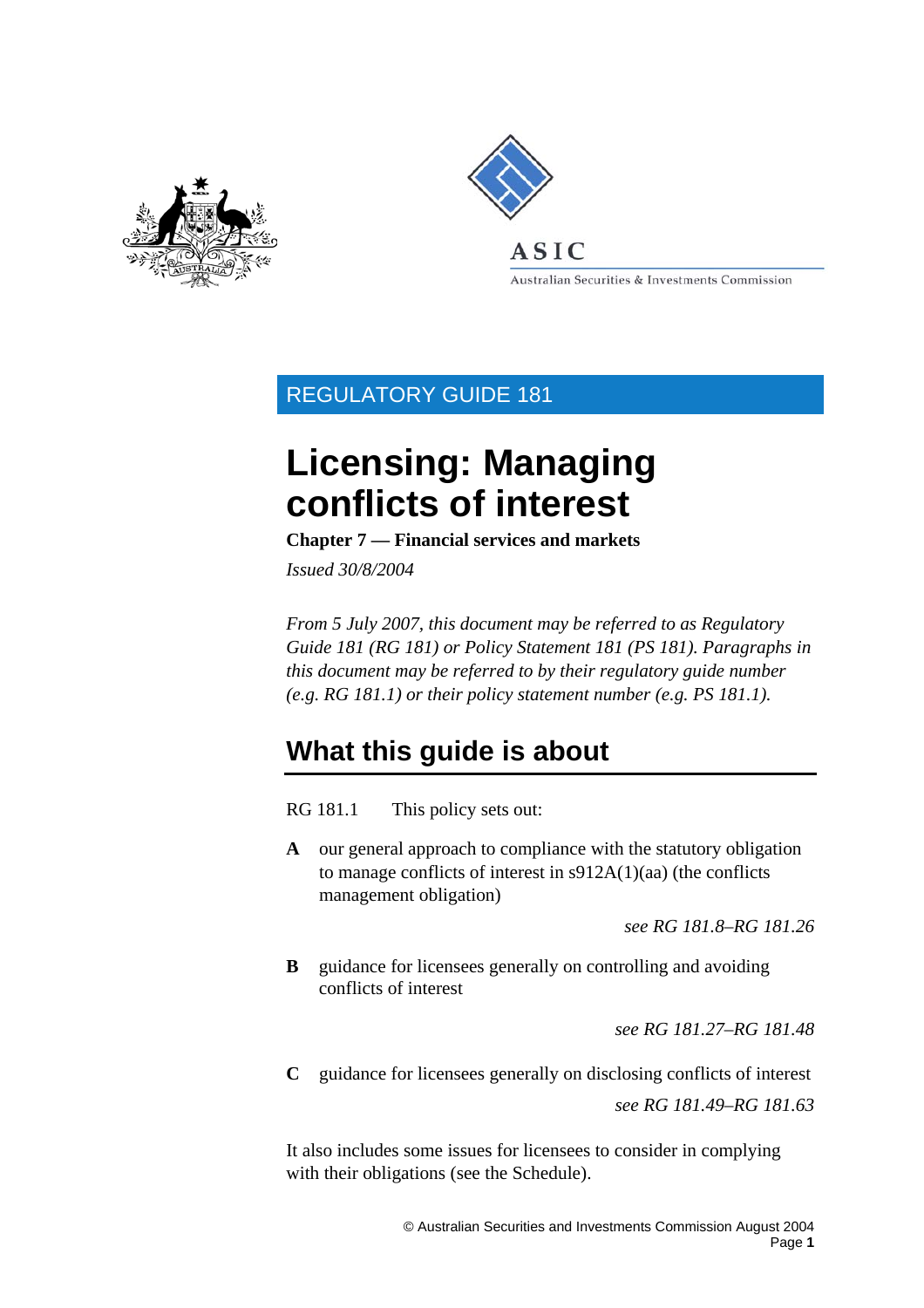Note: The conflicts management obligation was enacted by the *Corporate Law Economic Reform Program (Audit Reform and Corporate Disclosure) Act 2004* (CLERP 9 Act).

RG 181.2 The conflicts management obligation forms part of the licensing regime, which promotes the following primary outcomes:

- (a) confident and informed decision making by consumers;
- (b) fairness, honesty and professionalism by those who provide financial services; and
- (c) fair, orderly and transparent markets for financial products: s760A.

RG 181.3 This guide should be read in conjunction with guides we have previously issued on how we administer Chapter 7 of the *Corporations Act 2001* (the financial services regime), including:

- (a) Regulatory Guide 36 *Licensing: Financial product advice and dealing* (RG 36);
- (b) Regulatory Guide 164 *Licensing: Organisational capacities* (RG 164); and
- (c) Regulatory Guide 175 *Licensing: Financial product advisers— Conduct and disclosure* (RG 175).

RG 181.4 The conflicts management obligation and this guide relate to conflicts of interest that arise within a licensee's financial services business. This policy also applies to conflicts of interest that arise between something within the financial services business and something outside it. The policy does not apply to conflicts of interest that occur wholly outside a licensee's financial services business. This policy applies to services provided to both retail and wholesale clients, and to the conduct of licensees as well as their representatives.

Note: See Explanatory Memorandum to Corporate Law Economic Reform Program (Audit Reform and Corporate Disclosure) Bill 2003 at para 5.599.

RG 181.5 This policy is not a summary of all legal obligations relating to conflicts of interest. Licensees should consider other legislative requirements (such as Chapters 2D, 2E and 5C of the Corporations Act), and regulations and common law that apply to conflict of interest situations—both within and wholly outside the licensee's financial services business.

RG 181.6 We will continue to monitor and review the provision of financial services generally to determine whether the objectives of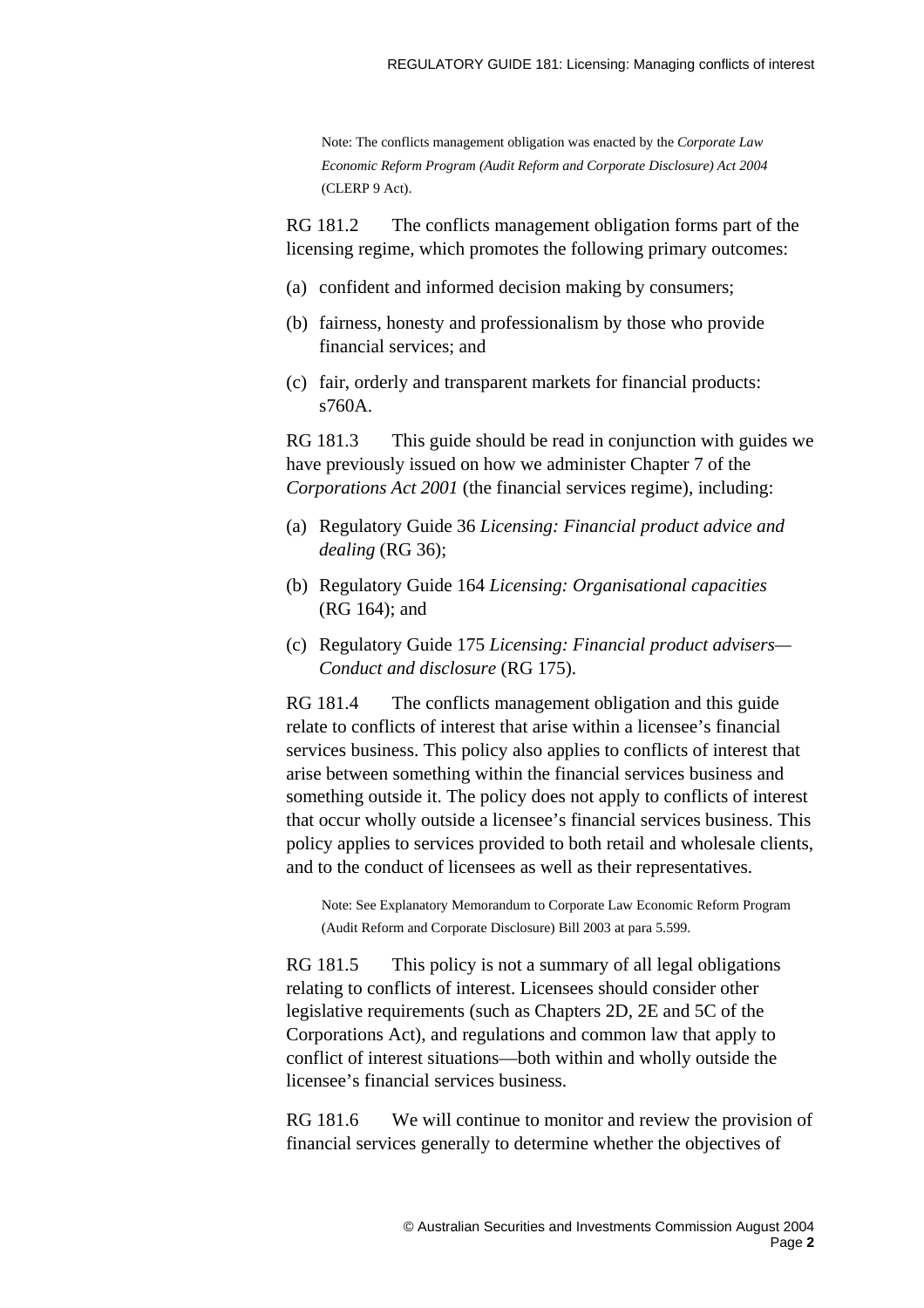<span id="page-2-0"></span>s912A(1)(aa) could be promoted through further ASIC policy or guidance.

## **When will our policy commence?**

RG 181.7 This policy is based on the conflicts management obligation. It explains how we expect licensees to comply with the obligation when it commences on 1 January 2005.

**Important note:** The contents of this guide are based on the law as at 30 August 2004. Examples in this guide are purely for illustration; they are not exhaustive and are not intended to impose or imply particular rules or requirements. This guide does not constitute legal advice. We encourage you to seek your own professional advice to find out how the Corporations Act applies to you. It is your responsibility to determine your obligations under the Corporations Act and regulations.

#### **Contents**

| Three mechanisms for managing conflicts of interest7     |  |
|----------------------------------------------------------|--|
|                                                          |  |
| Compliance with industry standards, practices and        |  |
|                                                          |  |
| Compliance with foreign rules and standards 8            |  |
|                                                          |  |
| B Controlling and avoiding conflicts of interest 9       |  |
|                                                          |  |
|                                                          |  |
| Documentation and record keeping 14                      |  |
|                                                          |  |
| Timely, prominent, specific and meaningful disclosure.16 |  |
| Disclosures for financial product advice17               |  |
| Disclosures for other financial services18               |  |
|                                                          |  |
|                                                          |  |
| Schedule: Issues for licensees to consider20             |  |
|                                                          |  |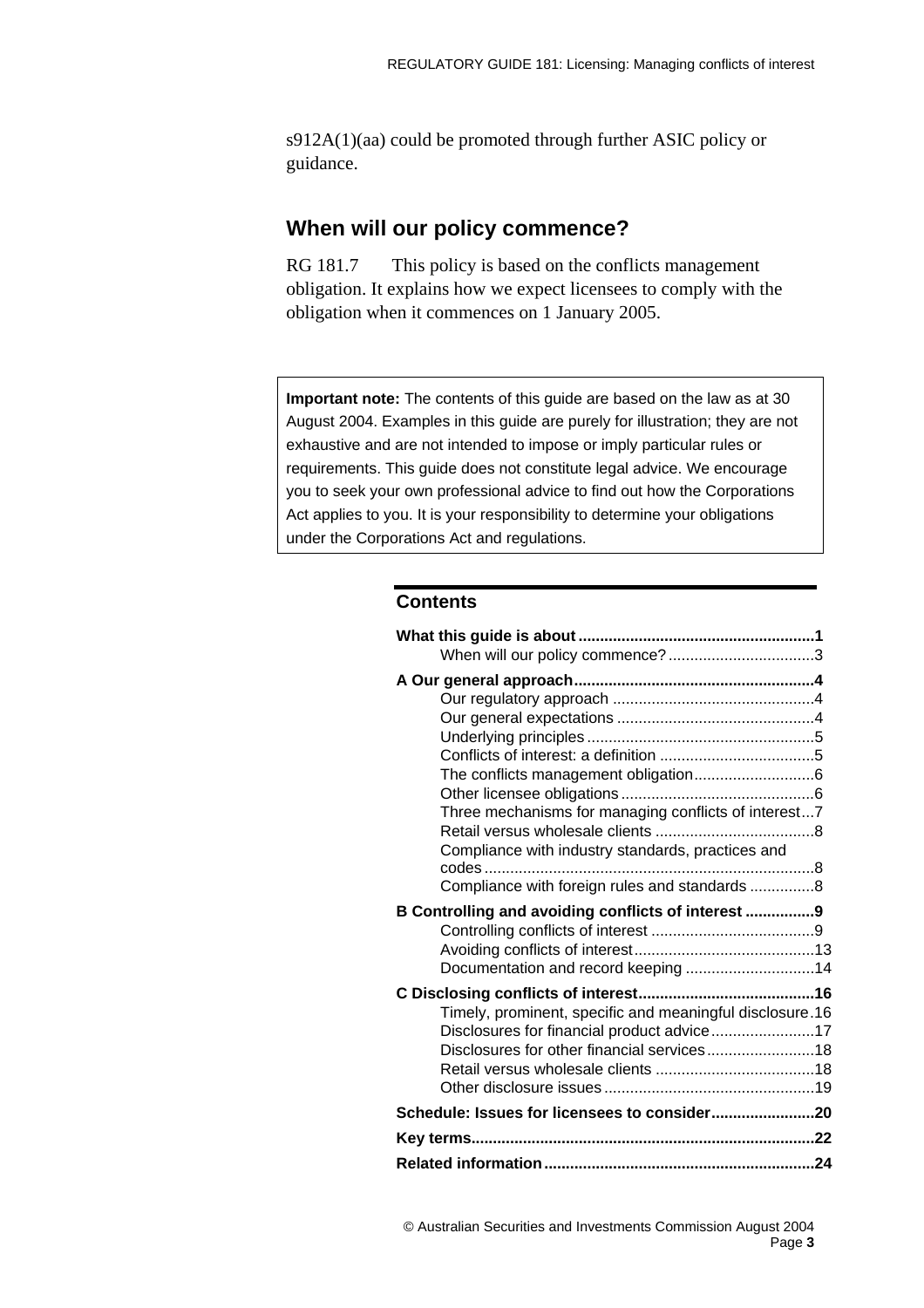# <span id="page-3-0"></span> **A Our general approach**

## **Our regulatory approach**

RG 181.8 We will take the guidance and expectations in this policy into account in administering the law, including considering whether to take action in relation to any particular licensee. In our view, licensees whose conflicts of interest management arrangements are not consistent with the guidance and expectations in this policy are less likely to be complying with their obligations (in particular, the conflicts management obligation (see RG 181.16)) and will be exposed to a greater risk of regulatory action.

## **Our general expectations**

RG 181.9 A licensee is responsible for ensuring that it complies, on an ongoing basis, with its obligations as a licensee (and for taking reasonable steps to ensure that its representatives comply with the financial services laws). The primary responsibility for implementing adequate conflicts management arrangements and complying with other relevant obligations (including ensuring financial services provided by the licensee or its representatives are provided efficiently, honestly and fairly) rests with the licensee.

RG 181.10 What constitute adequate conflicts management arrangements will depend on the nature, scale and complexity of the licensee's business. In many cases, a licensee may be able to comply with the law's requirements in a number of different ways.

RG 181.11 We do not think that we can, or should, provide exhaustive guidance on what licensees need to do to comply with the law. Licensees must determine, on an ongoing basis, what arrangements (i.e. measures, processes and procedures) they need to have in place to ensure they maintain adequate conflicts management arrangements.

RG 181.12 We have issued this guide to help licensees and Australian financial services (AFS) licence applicants:

- (a) assess the adequacy of the arrangements they currently have in place to manage conflicts of interest;
- (b) if necessary, develop adequate arrangements to manage conflicts of interest; and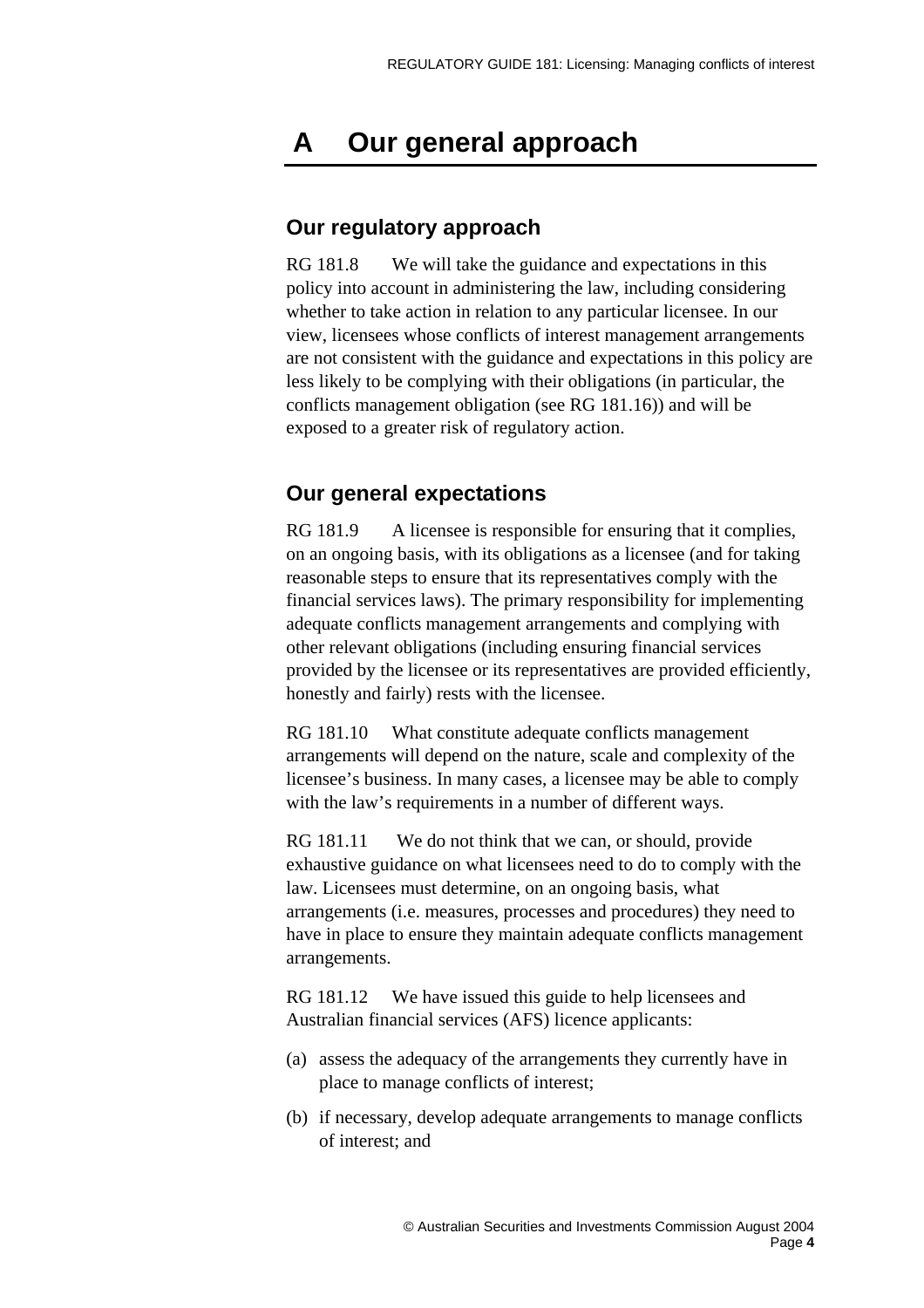<span id="page-4-0"></span>(c) understand what we look for when assessing whether a licensee or licence applicant has in place adequate conflicts management arrangements.

## **Underlying principles**

RG 181.13 Adequate conflicts management arrangements help minimise the potential adverse impact of conflicts of interest on clients. Conflicts management arrangements thereby help promote consumer protection and maintain market integrity. Without adequate conflicts management arrangements, licensees whose interests conflict with those of the client are more likely to take advantage of that client in a way that may harm that client and may diminish confidence in the licensee or the market.

RG 181.14 Having adequate conflicts management arrangements should also help a licensee ensure that the quality of their financial services is not significantly compromised by conflicts of interest. The quality of a service is significantly compromised if the service is of materially lesser quality than the licensee would have been likely to provide if they were not subject to the relevant conflict of interest.

## **Conflicts of interest: a definition**

RG 181.15 For the purposes of this policy, conflicts of interest are circumstances where some or all of the interests of people (clients) to whom a licensee (or its representative) provides financial services are inconsistent with, or diverge from, some or all of the interests of the licensee or its representatives. This includes actual, apparent and potential conflicts of interest.

Note: For example:

- (a) Licensee A has an interest in encouraging client B to invest in higher risk products that result in high commissions, which is inconsistent with client B's personal desire to obtain a lower risk product.
- (b) Licensee C has an interest in maximising trading volume by its clients (including client D) in order to increase its commission revenue, which is inconsistent with client D's personal objective of minimising investment costs.
- (c) Licensee E is the trustee of a retail superannuation fund and has an interest in maximising the fees it earns from managing the fund (and therefore maximising the returns to its shareholders), but the beneficiaries have an interest in minimising the fees they pay as members of the fund.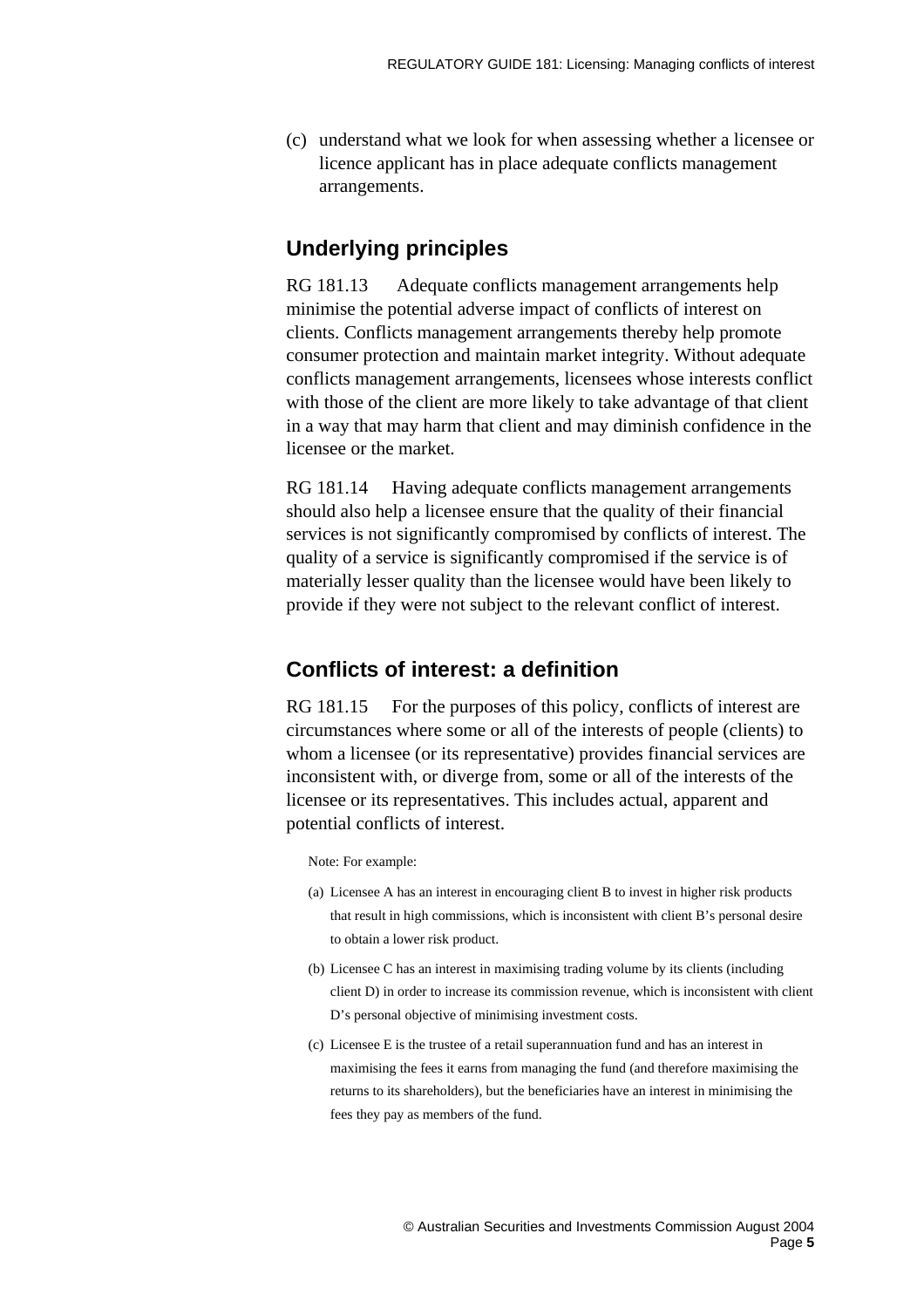#### <span id="page-5-0"></span>**The conflicts management obligation**

RG 181.16 Licensees are obliged (among other things) to have adequate arrangements for the management of conflicts of interest that may arise wholly, or partially, in relation to the provision of financial services by the licensee, or a representative of the licensee, as part of the financial services business of the licensee or the representative (the 'conflicts management obligation'): s912A(1)(aa).

Note: The conflicts management obligation (s912A(1)(aa)) has effect from 1 January 2005.

## **Other licensee obligations**

RG 181.17 Other licensee obligations also deal with or relate to conduct potentially affected by conflicts of interest, including:

- (a) the obligation to do all things necessary to ensure that their financial services are provided efficiently, honestly and fairly  $(s912A(1)(a))$ ;
- (b) the obligation to have adequate risk management systems  $(s912A(1)(h));$
- (c) the obligation to comply with financial services laws and to take reasonable steps to ensure their representatives do likewise  $(s912A(1)(c)$  and  $(ca)$ ;
- (d) the obligation to have adequate compliance arrangements (reg 7.6.03(g) and Pro Forma [PF 209]);
- (e) the licensee's (and their authorised representatives') obligation to disclose benefits and relationships in a Financial Services Guide (FSG) before providing financial services to retail clients (s941A and 941B);
- (f) the licensee's (and their authorised representatives') obligation to disclose benefits and relationships in a Statement of Advice (SOA) when providing personal financial product advice to retail clients (s946A);
- (g) a range of prohibitions, including those for misleading or deceptive conduct in the provision of financial services, dishonest conduct, unconscionable conduct and insider trading; and
- (h) the duties of the responsible entity of a registered managed investment scheme, including duties to act in the best interests of the members of the scheme and, if there is a conflict between the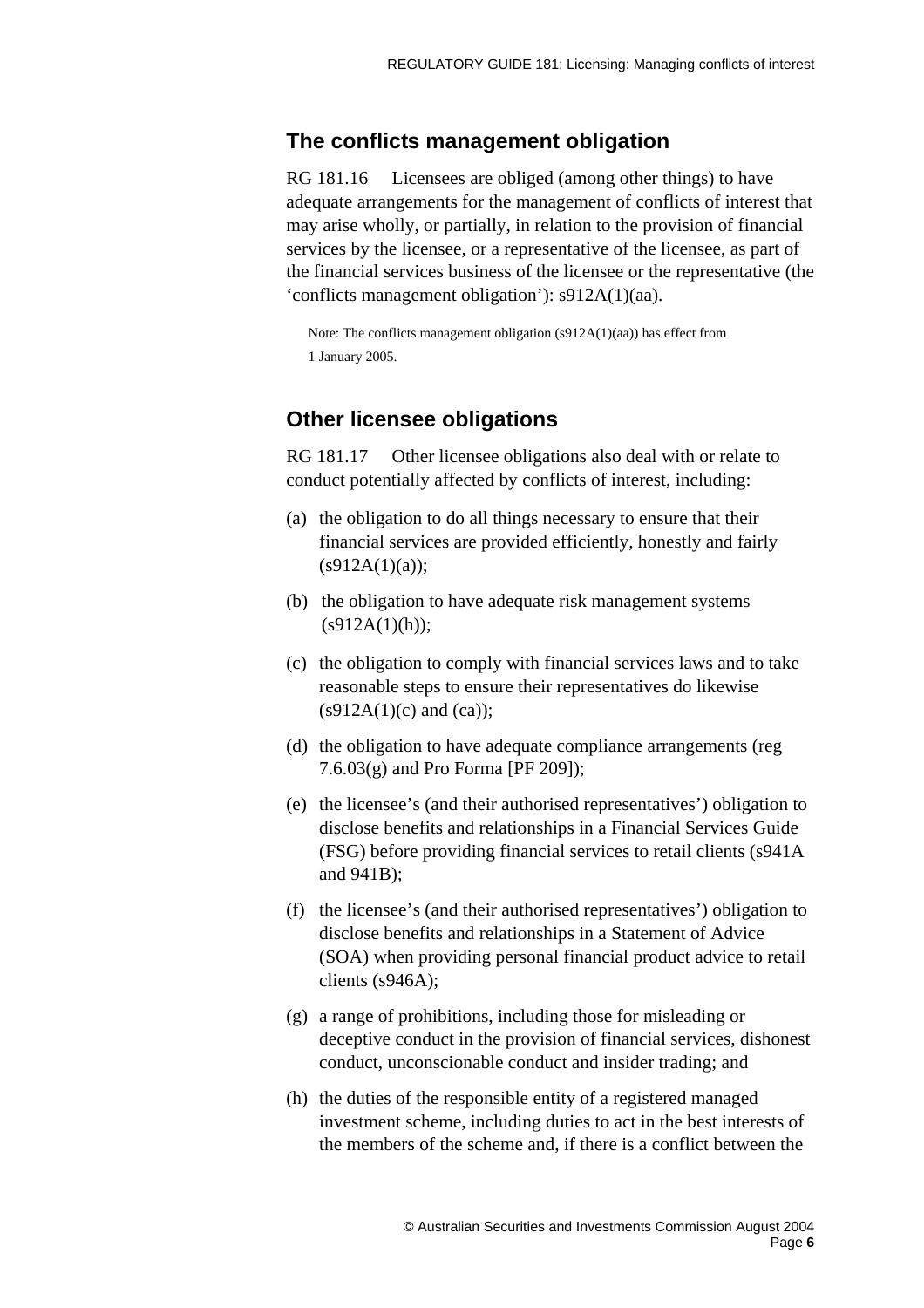<span id="page-6-0"></span>members' interests and its own interests, to give priority to the members' interests (s601FC).

Note: The Corporations Act risk-management-systems obligation does not apply to APRA-regulated bodies.

RG 181.18 The conflicts management obligation (see RG 181.16) and the obligation to operate efficiently, honesty and fairly are interconnected. A licensee is unlikely to comply with the efficiently, honestly and fairly obligation if they have inadequate conflicts management procedures. Conversely, having adequate conflicts management arrangements will help licensees comply with their other obligations, including the obligation to operate efficiently, honestly and fairly. It will also help licensees establish and maintain a reputation for integrity in the provision of financial services.

RG 181.19 Many licensees are also bound by common law obligations that affect their management of conflicts of interest. For example, many licensees have fiduciary obligations to their clients to whom they provide advice or for whom they act in a trustee capacity. These obligations operate in addition to the statutory requirements and should be taken into account when formulating conflicts management arrangements.

## **Three mechanisms for managing conflicts of interest**

RG 181.20 The three mechanisms that licensees would generally use to manage conflicts of interest are:

- (a) *controlling* conflicts of interest;
- (b) *avoiding* conflicts of interest; and
- (c) *disclosing* conflicts of interest.

For guidance on controlling and avoiding conflicts of interest, see Section B. For guidance on disclosing conflicts of interest, see Section C.

RG 181.21 The conflicts management obligation is more than simply a disclosure obligation: the obligation is to have adequate arrangements in place to *manage* conflicts of interest. We expect that licensees will generally use the three mechanisms of controlling, avoiding and disclosing conflicts. Disclosure alone will often not be enough to manage a conflict of interest.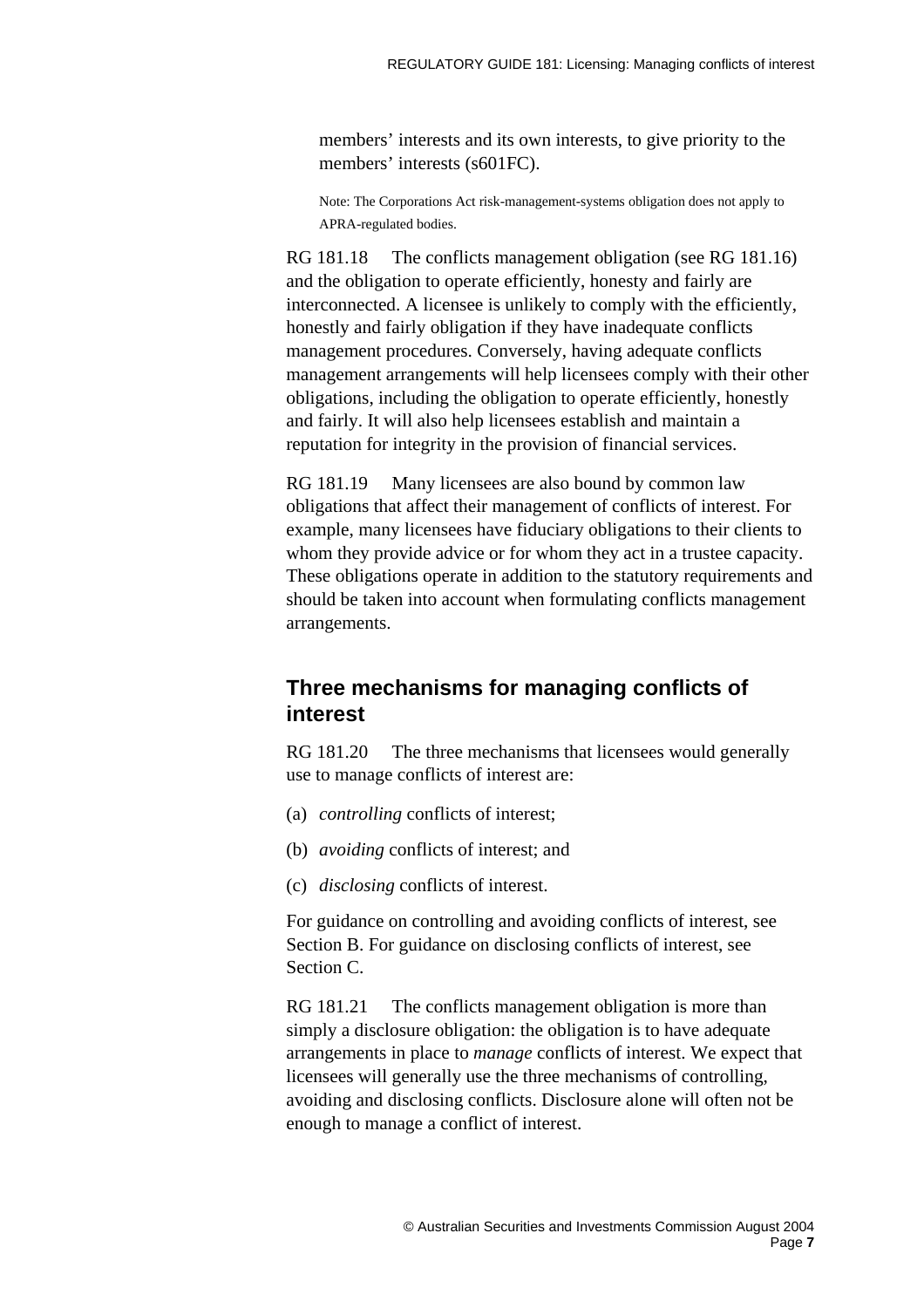#### <span id="page-7-0"></span>**Retail versus wholesale clients**

RG 181.22 A licensee's obligation to manage conflicts of interest does not depend on whether its clients are retail or wholesale. Licensees must have adequate arrangements to identify and manage *all* conflicts of interest (other that those that occur wholly outside a licensee's financial services business), whether they relate to retail clients or wholesale clients. Licensees are also obliged to operate efficiently, honestly and fairly in relation to all clients.

RG 181.23 However, we recognise that what licensees need to do to comply with the law will depend on a range of matters, including the nature of the clients to whom financial services are provided.

## **Compliance with industry standards, practices and codes**

RG 181.24 When administering the law we may take into account compliance with industry standards or practices: see Regulatory Guide 164 *Licensing: Organisational capacities* at RG 164.22–RG 164.24.

## **Compliance with foreign rules and standards**

RG 181.25 In a number of countries, intermediaries are obliged to manage and disclose conflicts of interest. For example, the following jurisdictions have comparable conflicts of interest management obligations:

- (a) United States (common law duty, s206 of the *Investment Advisers Act* and Rule 204–3 ('Brochure Rule'));
- (b) Canada (common law duty, and s40 and s223(1) of the *Securities Act*);
- (c) United Kingdom (common law duty, Financial Services Authority *Handbook,* Conduct of Business, Section 7.1);
- (d) Hong Kong (common law duty, para 10.1 of the *Code of Conduct for Persons Registered with the Securities and Futures Commission*); and
- (e) Singapore (common law duty, s27 of the *Financial Advisers Act*).

RG 181.26 We recognise that some licensees will also be subject to foreign rules or standards for managing conflicts of interest. Regardless of this, each licensee must ensure compliance with the Australian conflicts management obligation. However, by complying with comparable foreign rules or standards, we anticipate that some licensees will comply with most of our policy already.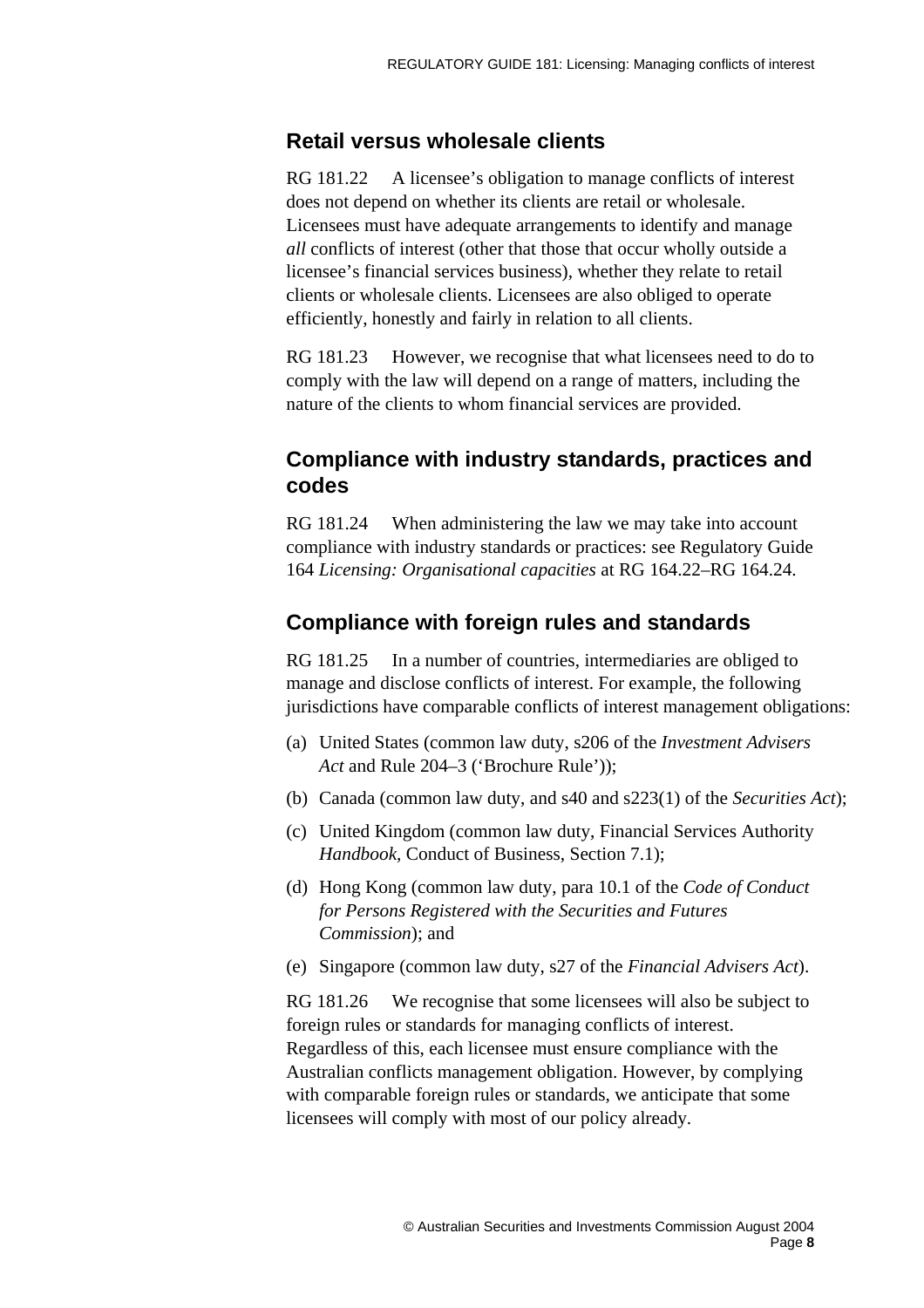## <span id="page-8-0"></span>**B Controlling and avoiding conflicts of interest**

RG 181.27 The conflicts management obligation does not prohibit all conflicts of interest. It does *not* provide that a licensee can *never*  provide financial services if a conflict of interest exists. Rather, the conflicts management obligation requires that all conflicts of interest be adequately managed. Many conflicts of interest can be managed by a combination of:

- (a) internal controls (see RG 181.28–RG 181.41); and
- (b) disclosures (see RG 181.49–RG 181.63).

However, some conflicts cannot be managed in this way: where conflicts cannot be adequately managed through controls and disclosure, the licensee must *avoid* the conflict or refrain from providing the affected financial service: see RG 181.42–RG 181.43.

## **Controlling conflicts of interest**

RG 181.28 To control conflicts of interest a licensee must:

- (a) identify the conflicts of interest relating to their business;
- (b) assess and evaluate those conflicts; and
- (c) decide upon, and implement, an appropriate response to those conflicts.

RG 181.29 Depending on the circumstances and the nature of any given conflict, it may be appropriate to:

- (a) disclose the conflict of interest to the relevant client(s);
- (b) allocate another representative to provide the service to the particular client;
- (c) decline to provide services to the particular client; or
- (d) initiate internal or external disciplinary action (e.g. referring the matter to a professional body or regulator) where warranted.

Note: This is not an exhaustive list. What constitutes an appropriate response to a given conflict of interest will always depend on the facts and circumstances.

#### *Ensuring arrangements are adequate*

RG 181.30 To be adequate, conflicts management arrangements must successfully identify conflicts of interest and *control* the effects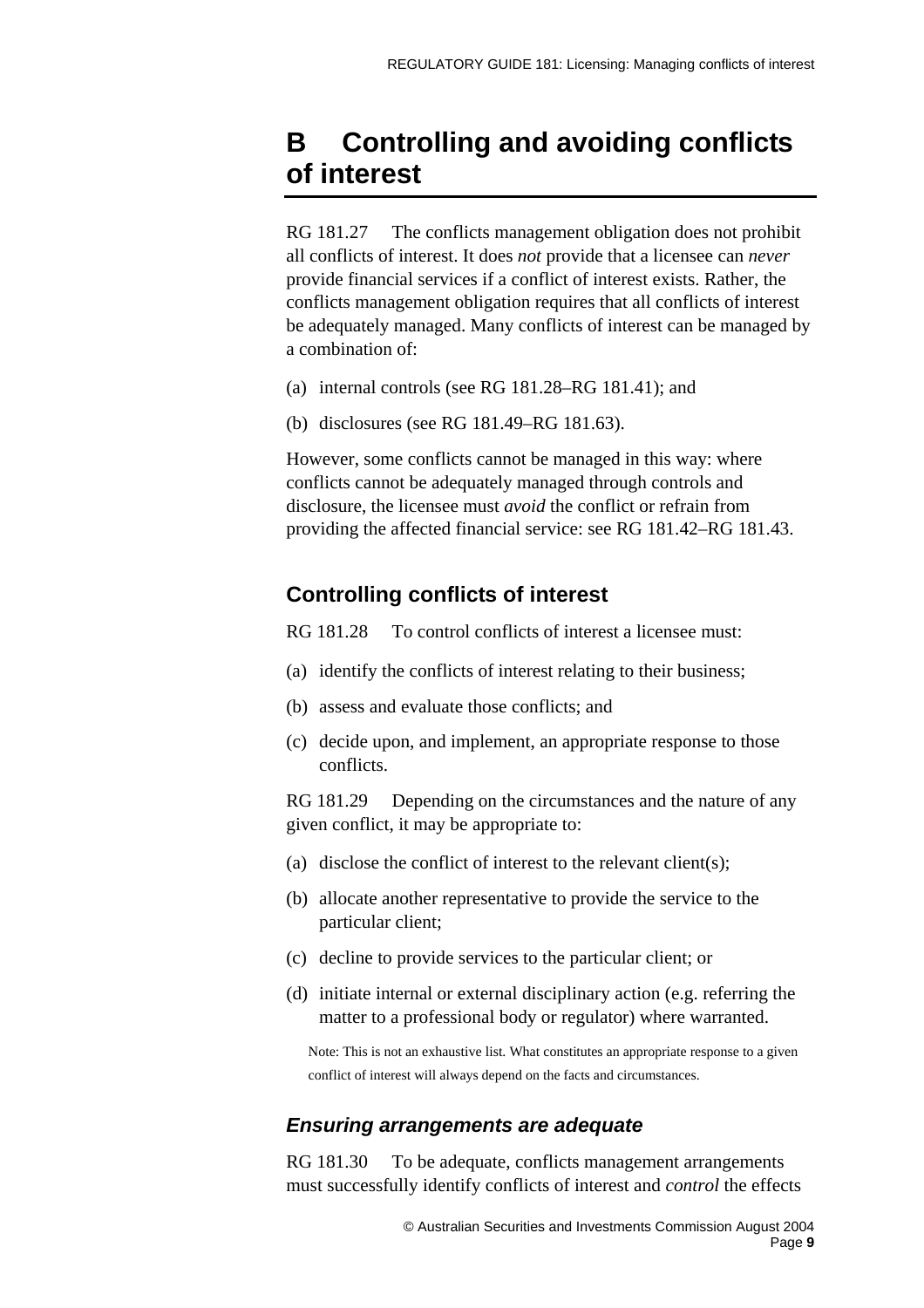of those conflicts on the provision of financial services so that the quality of those financial services is not significantly compromised. Licensees should monitor whether their conflict management arrangements successfully do this.

Note: The conflicts management obligation 'will require internal policies and procedures for preventing and addressing potential conflicts of interest that are robust and effective': see the Explanatory Memorandum to Corporate Law Economic Reform Program (Audit Reform and Corporate Disclosure) Bill 2003 at para 5.597.

RG 181.31 Licensees should have monitoring procedures in place to ensure that any non-compliance with the licensee's conflicts management arrangements are identified and appropriately acted upon. Licensees should record action taken on breaches. Arrangements that are not monitored and enforced are unlikely to be adequate.

Note: For example, systemic instances of non-compliance with a licensee's conflicts management arrangements will tend to suggest that the arrangements themselves are inadequate.

RG 181.32 It is important that a licensee's conflicts management arrangements are designed with their own particular circumstances in mind. We encourage licensees to ensure that their conflicts management arrangements are designed or tailored according to the nature, scale and complexity of their business.

Note: Arrangements could include measures such as:

- (a) meetings with affected staff or clients;
- (b) periodic reviews of business operations by an internal or external auditor or other person independent from the business unit; or
- (c) periodic reviews of client files and records of services provided.

This is not an exhaustive list of all possible measures, processes or procedures. What constitutes appropriate arrangements will depend on the particular circumstances of the licensee.

RG 181.33 For conflicts management arrangements to be adequate, they need to be documented, with compliance-monitoring records also kept: see RG 181.44–RG 181.48 on documentation and record keeping.

#### *Ensuring arrangements are implemented and maintained*

RG 181.34 Merely having or possessing conflicts management arrangements is insufficient. To be adequate, the arrangements must be implemented and maintained. Generally this means that licensees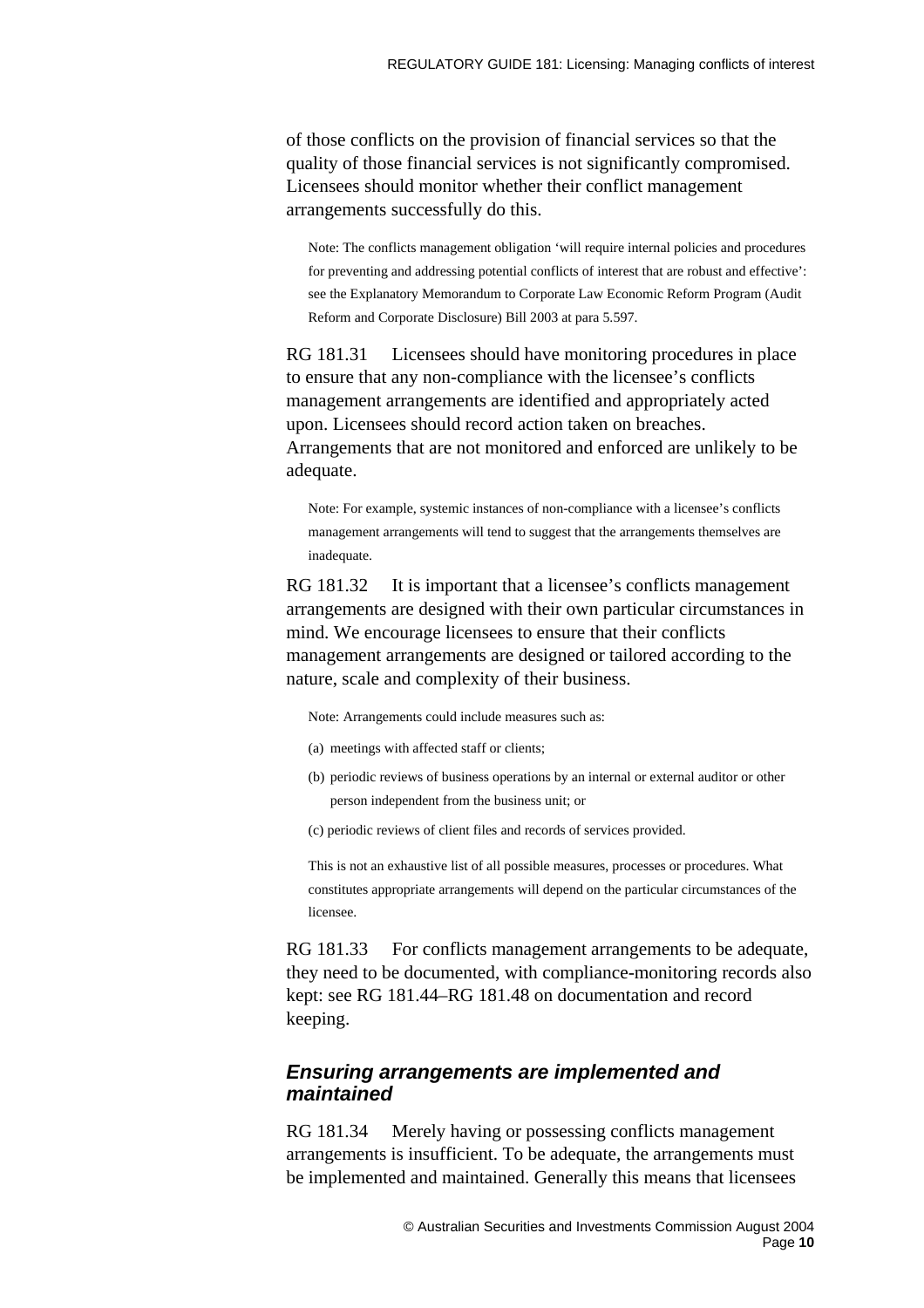should ensure that the arrangements (i.e. measures, processes and procedures) they adopt to control conflicts of interest are:

- (a) approved and endorsed by the senior management of the licensee;
- (b) designed or tailored according to the nature, scale and complexity of the licensee's business;
- (c) effectively implemented (and accompanied by effective compliance monitoring designed to ensure that the conflicts management arrangements are actually followed and appropriate action is taken where non-compliance is identified);
- (d) regularly reviewed (internally or by a third party such as an auditor, as appropriate) and, where necessary, updated to ensure that the arrangements are adequate to identify, assess, and evaluate and successfully control conflicts of interest; and
- (e) overseen by a specific person or persons who take responsibility for their implementation, reviewing and updating.

Note: Courts have accepted the importance of effective policies and procedures. 'A stockbroker employing brokers cannot supervise each dealing they make as they make it. It can, however, set down policies … Policies, however, are worthless without systems and people in place to enforce those policies by checking from time to time that they are being applied': *Rahmat Ali v Hartley Poynton Ltd* [2002] VSC 113 per Smith J at para 365.

#### *Internal structures*

RG 181.35 Licensees should ensure that their internal structures and reporting lines enable them to effectively manage conflicts of interest. It is important that internal structures and reporting lines support a licensee's management of conflicts of interest. Licensees should consider how their organisational structure, physical layout and reporting processes affect their conflicts management.

Note: For example, licensees should carefully consider whether it is appropriate:

- (a) to have advisory staff reporting to marketing staff;
- (b) for 'stand-alone' advice units within the organisation to be in the same physical location as sales or investment management staff; and
- (c) to have compliance or internal audit staff reporting to a business unit.

RG 181.36 Robust information barriers may help a licensee manage their conflicts of interest. They may allow a licensee to insulate one group of staff from the information or other circumstances that give rise to a particular conflict, so that the group is not affected by that conflict. To be effective, such barriers must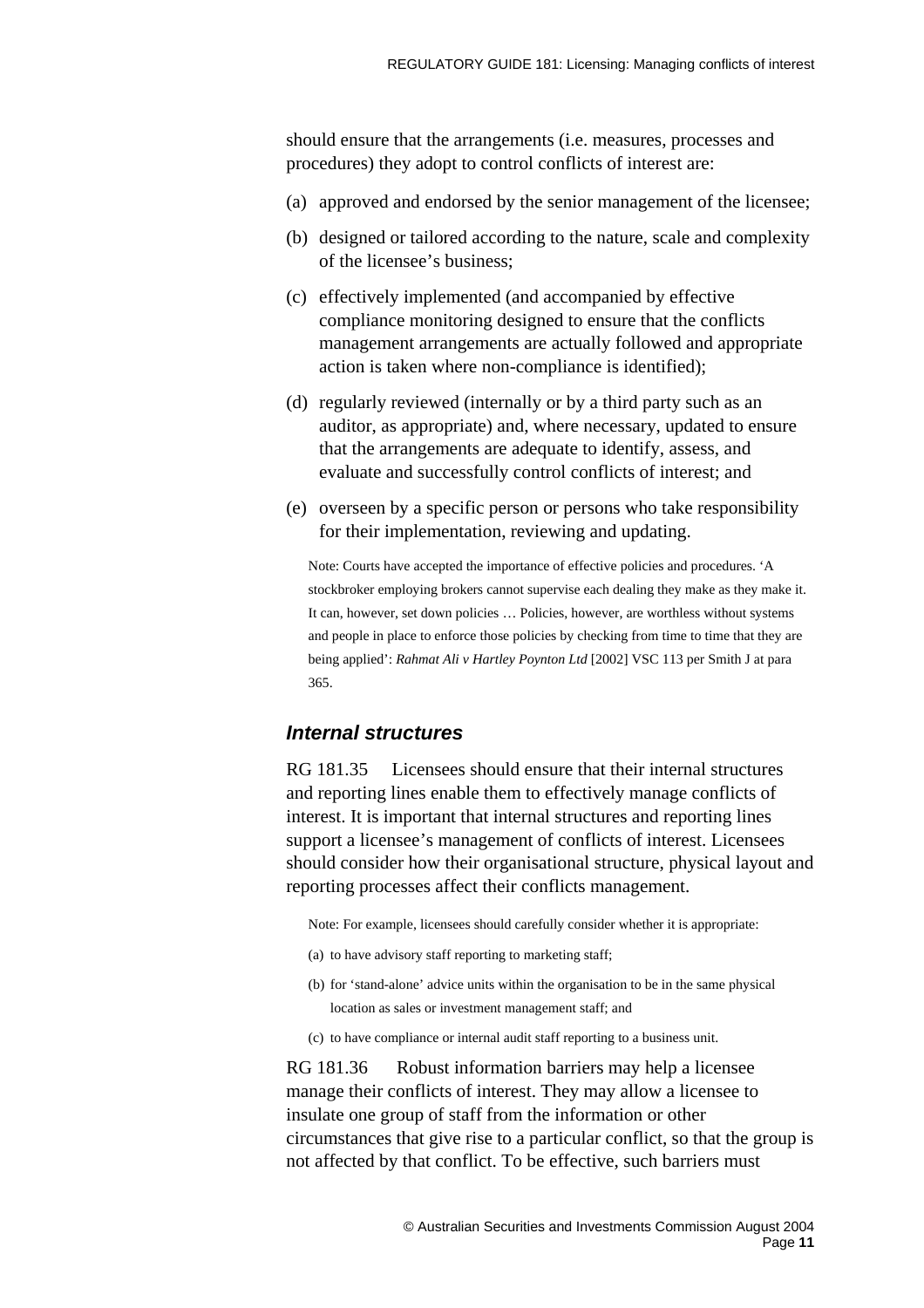actually prevent information being passed to the relevant group of staff.

RG 181.37 A licensee's monitoring and supervision procedures need to take conflicts of interest management issues into account. The people who decide what is an appropriate action to take where a conflict of interest arises should not be significantly affected by the conflict themselves.

#### *Remuneration*

RG 181.38 Licensees need to consider their remuneration practices (including non-monetary benefits) as part of ensuring that they operate efficiently, honestly and fairly, and have in place adequate conflicts management arrangements.

Note 1: For example:

- (a) if a product provider pays a higher rate of commission to a financial adviser for achieving certain volumes of sales, we would expect disclosure to be part of how the licensee manages that conflict;
- (b) licensees should avoid remuneration structures where advisers are paid exclusively by commission (e.g. no salary or other remuneration is paid); and
- (c) trustees taking fees based on funds under management should consider how to ensure they address any tendency to act other than in the best interests of their clients (beneficiaries).

Note 2: See also 'Preferential remuneration project', ASIC report, April 2004, and 'Disclosure of soft dollar benefits', ASIC report, June 2004.

RG 181.39 In some cases, disclosure to clients is an adequate mechanism for controlling conflicts of interest arising from remuneration practices. Part 7.7 of the Act generally approaches remuneration issues from a disclosure perspective (i.e. remuneration must be fully disclosed). However, licensees should consider whether any particular benefits, compensation or remuneration practices are inconsistent with the requirement to have adequate arrangements in place to manage conflicts of interest or with the requirement for the efficient, honest and fair provision of financial services. For example, those remuneration practices that place the interests of the licensee or its representatives in direct and significant conflict with those of the licensee's clients should be avoided (and not merely disclosed).

Note 1: The need for robust conflicts management arrangements is likely to be higher where a licensee relies heavily on commission-based remuneration.

Note 2: When providing personal advice to retail clients, advisers are specifically obliged to ensure their advice is appropriate (regardless of remuneration or other issues): see Section C of RG 175.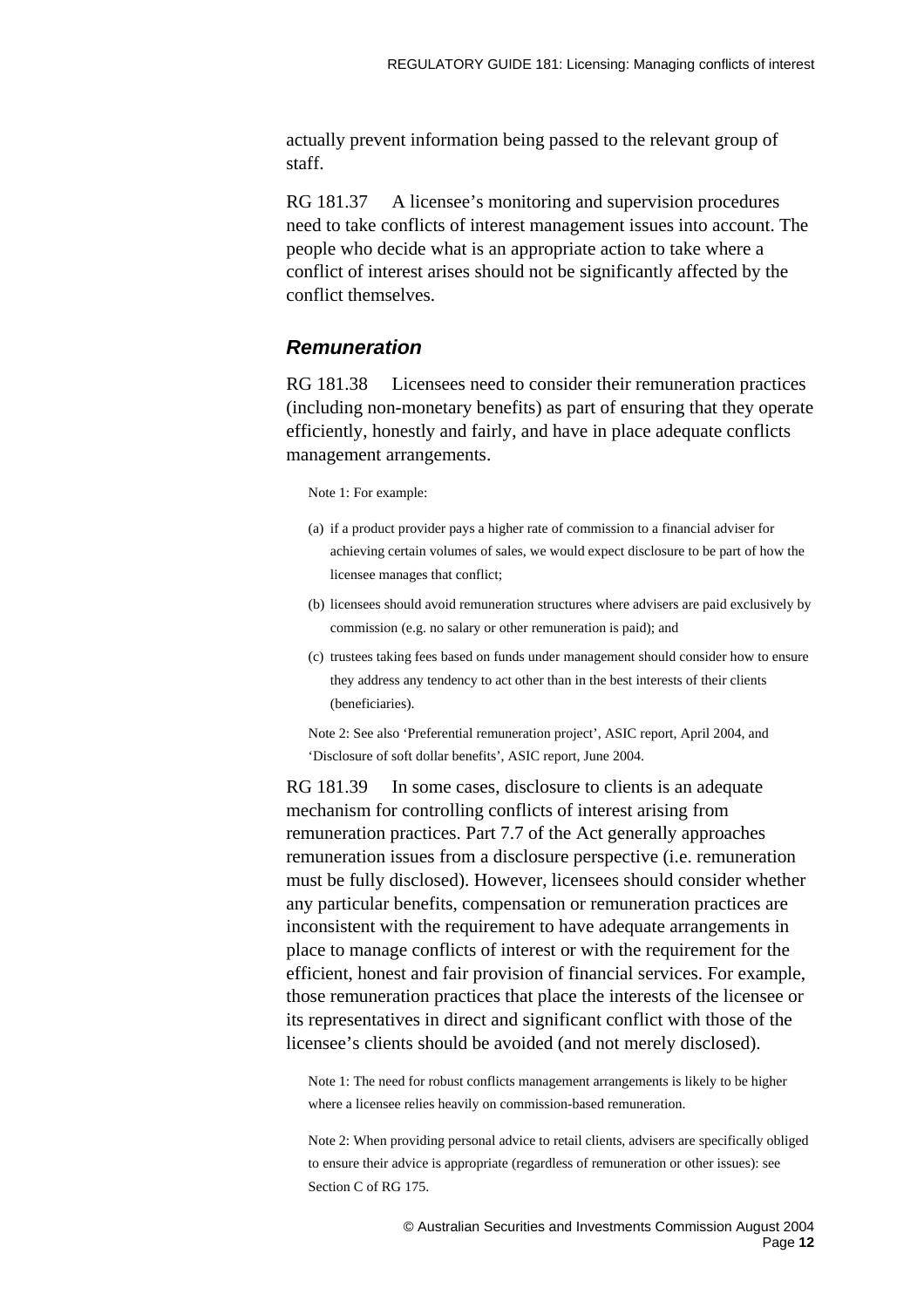## <span id="page-12-0"></span>*Treating clients fairly*

RG 181.40 Licensees must ensure that they treat their clients fairly. In considering their obligations, we would generally expect licensees to consider the following questions:

- (a) Are they providing financial services in a manner that unfairly puts the interests of the licensee (or its representatives) ahead of their clients?
- (b) Are they providing financial services in a way that unfairly puts the interests of one client ahead of the interests of other clients?
- (c) Are they using knowledge about their clients in a way that is likely to advance their own interests without sufficient disclosure to affected clients?

Note: Licensees legitimately expect a return for the services they provide (e.g. fees). Obtaining that return needs to be done in a manner that does not involve treating the client unfairly (e.g. fees must be disclosed in a transparent way). We acknowledge that in some situations the nature of the financial service being provided is such that the licensee will necessarily profit at the expense of the client they are dealing with (e.g. market making).

RG 181.41 Licensees need to manage conflicts between the interests of various clients (existing or potential clients) as well as conflicts between the licensee's own interests and those of their clients. Generally, they should not provide financial services in a manner calculated to advance one client's interests unfairly ahead of other clients' interests.

Note: For example, licensees should avoid situations where they unfairly favour one client or group of clients over another client or clients. This includes avoiding the scenario known as late trading where a client is permitted to trade in interests in a managed fund after the relevant trading period has closed (and in some cases after prices have been set).

## **Avoiding conflicts of interest**

RG 181.42 Some conflicts of interest have such a serious potential impact on a licensee or its clients that the only way to adequately manage those conflicts will be to avoid them. In such cases merely disclosing them and imposing internal controls will be inadequate. A licensee's conflicts management arrangements must enable the licensee and its representatives to identify those conflicts of interest that must be avoided.

Note: For example: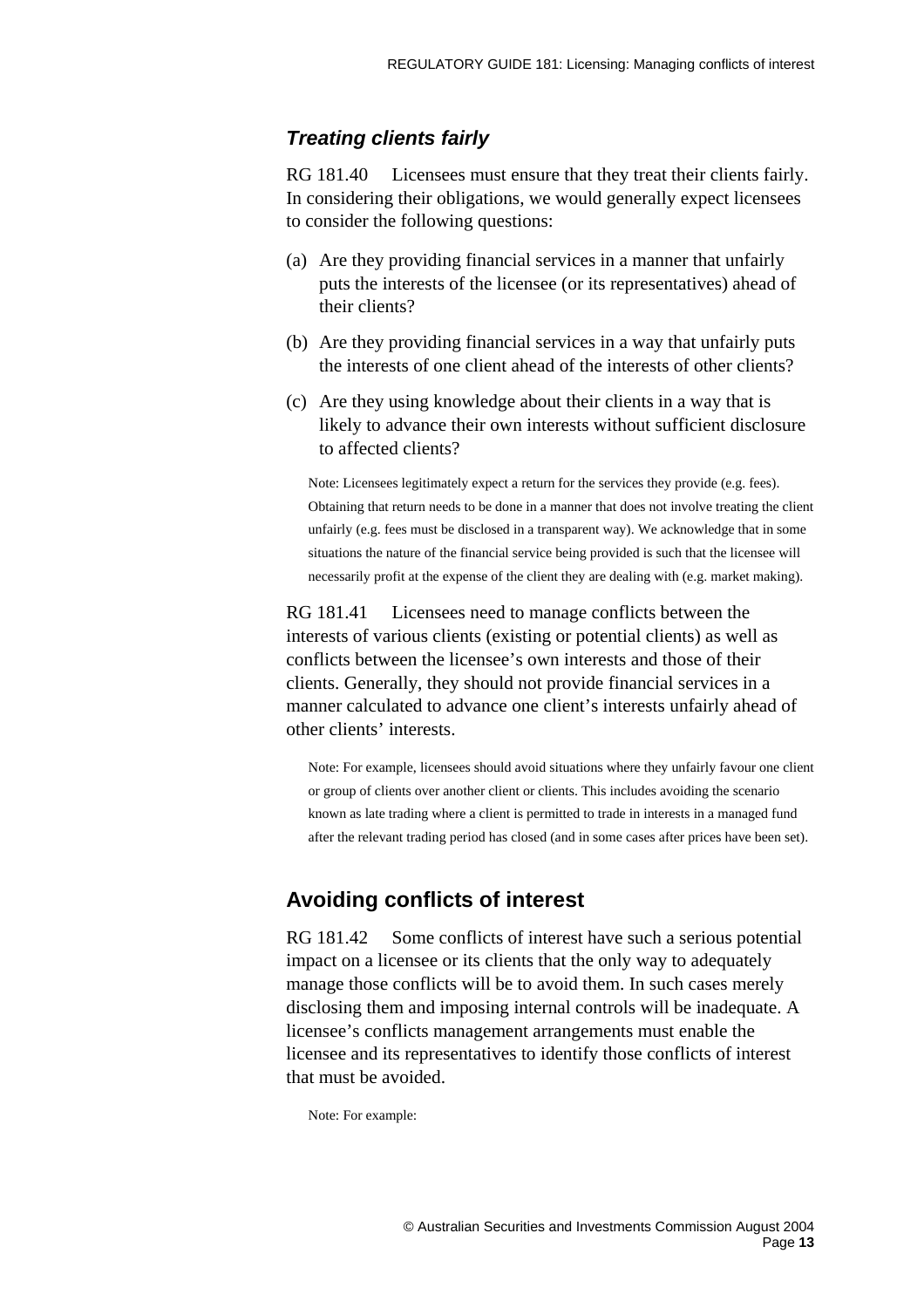- <span id="page-13-0"></span>(a) licensees should not permit their staff to offer to publish or give positive advice about a particular financial product issuer, or include their product on a recommended list, solely in return for benefits or continuing business from that issuer;
- (b) licensees should not disclose pending client orders to third parties associated with the licensee (which would enable those third parties to trade ahead of the client). The most obvious way of avoiding this conflict is to ensure that information about pending client orders is not communicated to third parties;
- (c) licensees who are fund managers should not permit 'late trading' by some of their clients (e.g. allowing clients to buy and sell interests in their funds at a particular day's price based on information that comes to light only after general trading in that fund for that day has closed); and
- (d) where an adviser is significantly affected by conflicts of interest for particular financial product advice, the adviser may need to decline to provide the advice.

RG 181.43 Licensees are responsible for their own conduct and that of their representatives. The conflicts management arrangements of a licensee need to take this into account. As far as possible, licensees (and their representatives) should avoid placing themselves in a position where there is a material conflict between their own interests and those of their clients. This is to minimise the risk that the licensee will be tempted to unfairly prefer their own interests to those of their clients.

Note: Many licensees are also bound by fiduciary obligations in their dealings with clients.

## **Documentation and record keeping**

RG 181.44 For conflicts management arrangements to be adequate. they need to be documented. This generally involves having a written conflicts management policy (which may form part of the licensee's compliance procedures or manual).

RG 181.45 We expect that licensees will keep records showing what they have actually done to monitor compliance with their conflicts management arrangements. Conflicts management arrangements are unlikely to be adequate if they do not ensure that compliance-monitoring records are kept.

RG 181.46 We expect that licensees will keep, for at least seven years, records of:

- (a) conflicts identified and action taken;
- (b) any reports given to the licensee's owners or senior management about conflicts of interest matters; and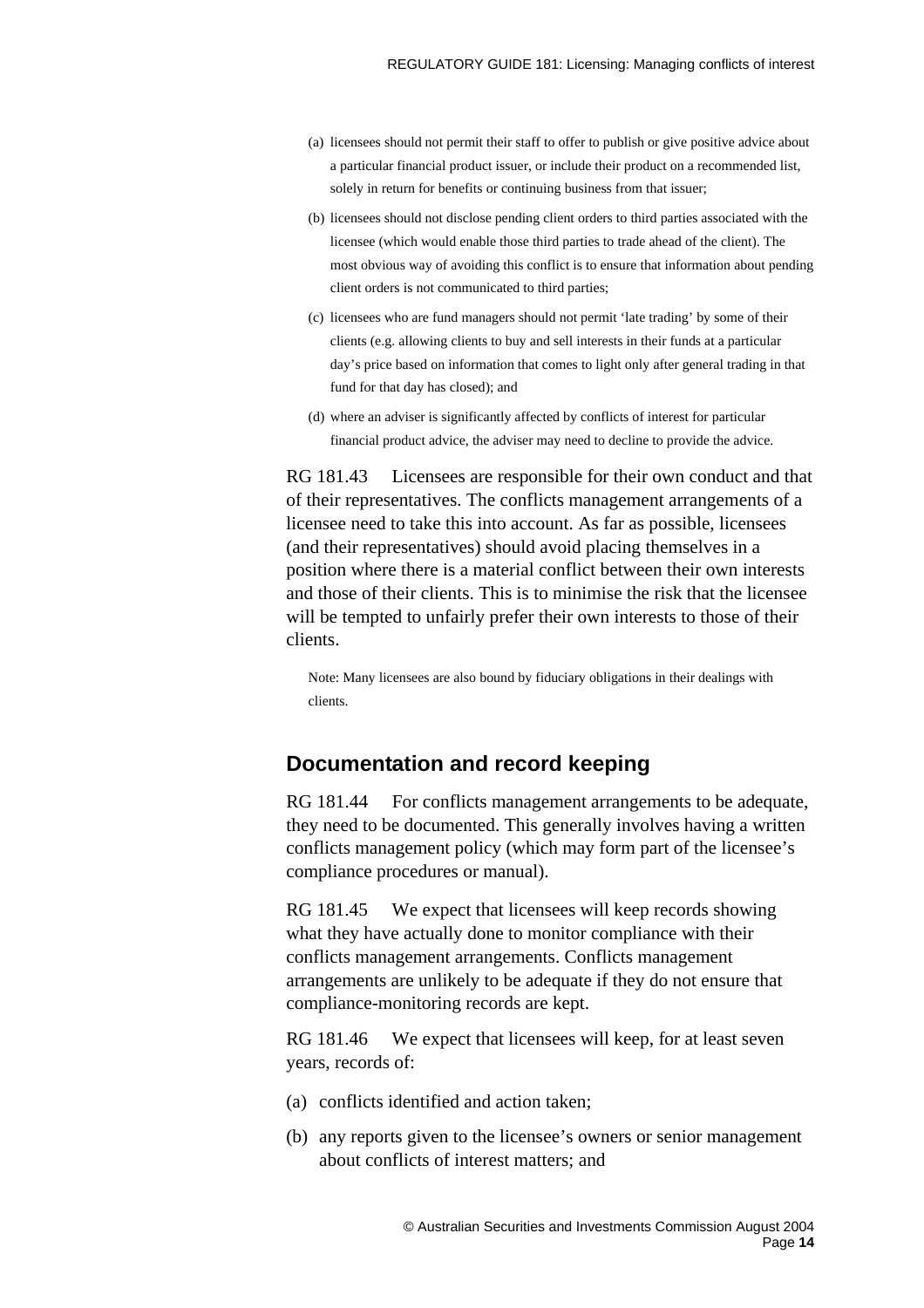#### (c) copies of written conflicts of interest disclosures given to clients or the public as a whole.

Note 1: For example, a licensee should keep copies of written conflicts disclosures given to individual clients or otherwise made available (e.g. on a website). If similar disclosures are used repeatedly, we would expect a representative sample of conflicts disclosures to be kept. A licensee may already be required to keep records on conflicts disclosure in FSGs and SOAs under its licence conditions.

Note 2: Licensees should consider what records of oral disclosures should be kept to help them in monitoring their compliance with their conflicts management obligations. Licensees should consider how they will demonstrate their compliance with these obligations in the event of a review (by the licensee, its auditor or ASIC). For example, they may wish to keep copies of oral disclosure 'scripts' used by their representatives.

RG 181.47 Each licensee will need to consider how best to keep these documents and records (e.g. it may be appropriate to keep records in the form of a register). Documents and records may be kept electronically.

RG 181.48 The keeping of documents and records assists the licensee to demonstrate, to ASIC and itself, that it knows whether or not it is complying with the financial services laws: for more information, see RG 164.48.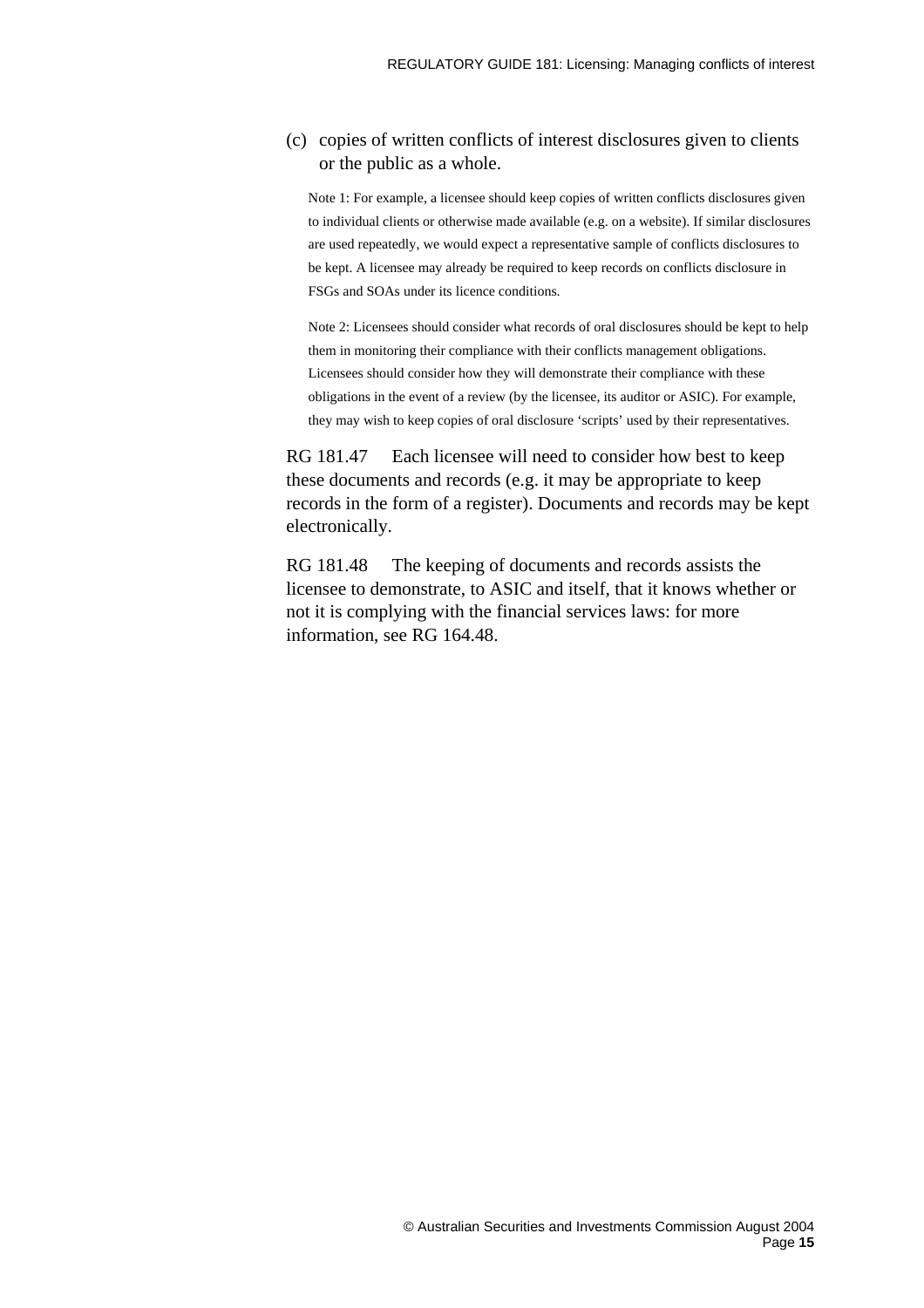# <span id="page-15-0"></span>**C Disclosing conflicts of interest**

RG 181.49 Licensees should make appropriate disclosures to clients as part of their arrangements to manage conflicts of interest. While disclosure alone will often not be enough, disclosure is an integral part of managing conflicts of interest. Licensees should ensure that clients are adequately informed about any conflicts of interest that may affect the provision of financial services to them.

RG 181.50 Adequate disclosure means providing enough detail in a clear, concise and effective form to allow clients to make an informed decision about how the conflict may affect the service being provided to them. We expect disclosure by licensees to focus on material conflicts.

RG 181.51 Disclosure helps clients to assess the service they are being offered in light of the licensee's own interests and to decide on the extent (if any) to which they will rely on the service. Having adequate arrangements in place to manage conflicts of interest 'will include ensuring that there is adequate disclosure of conflicts to investors, who can then consider their impact before making investment decisions': see the Explanatory Memorandum to Corporate Law Economic Reform Program (Audit Reform and Corporate Disclosure) Bill 2003 at para 5.597.

## **Timely, prominent, specific and meaningful disclosure**

RG 181.52 Disclosure about conflicts of interest should:

- (a) be timely, prominent, specific and meaningful to the client;
- (b) occur before or when the financial service is provided, but in any case at a time that allows the client a reasonable time to assess its effect; and
- (c) refer to the specific service to which the conflict relates.

RG 181.53 In our view, the use of generic ('boilerplate') disclosures is unlikely to satisfy the conflicts management obligation. In order to be effective, conflicts of interest disclosure should refer to the specific service to which it relates, and should be specific and clear enough for the client to understand the conflict and its potential impact on the service they are being offered. Disclosures may generally be given in writing or orally.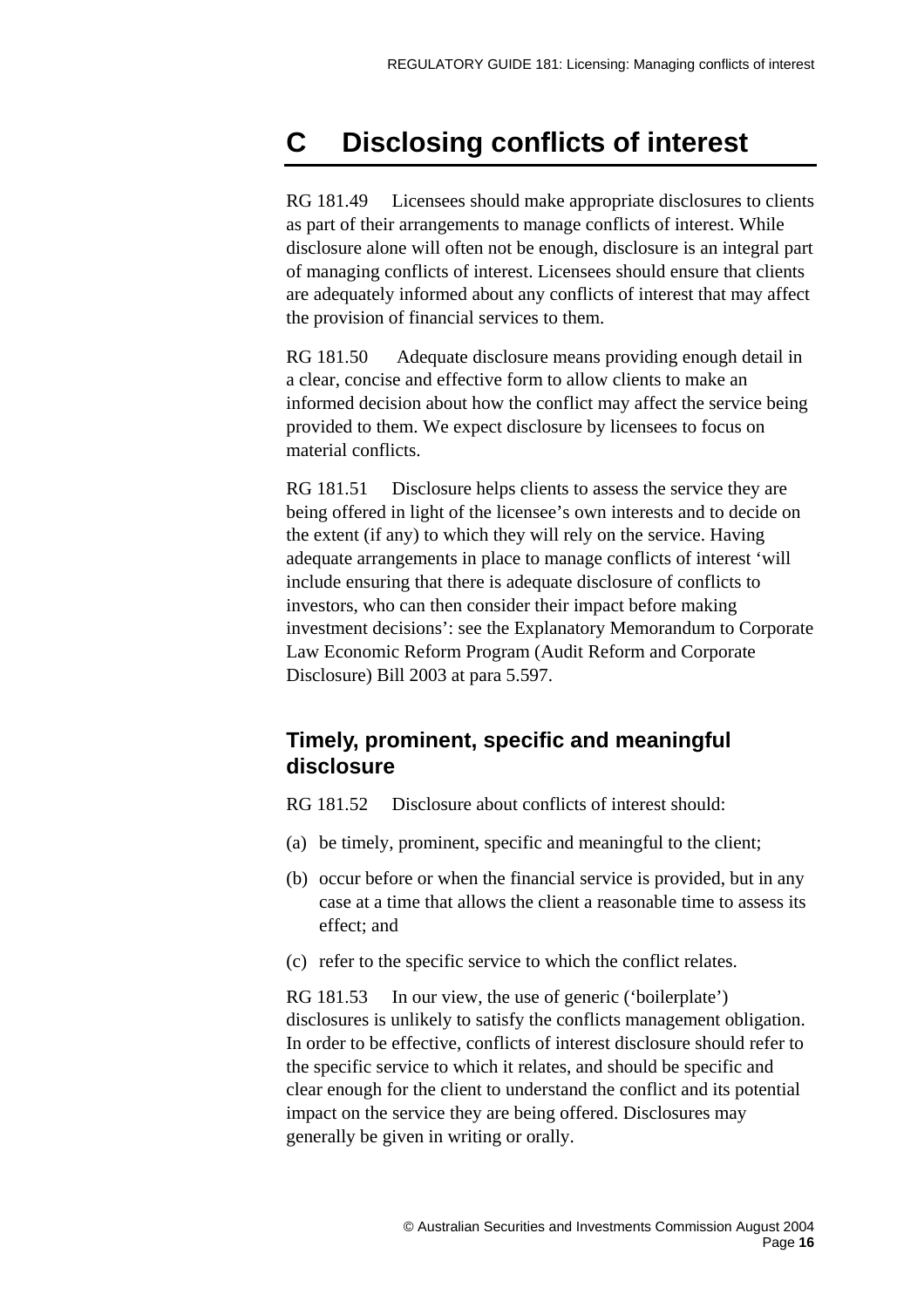#### <span id="page-16-0"></span>**Disclosures for financial product advice**

RG 181.54 At or about the time of providing financial product advice, disclosures on the following matters will generally be appropriate:

- (a) the extent (if any) to which the licensee (or any associated person) has a legal or beneficial interest in the financial products that are the subject of the financial product advice;
- (b) the extent (if any) to which the licensee (or any associated person) is related to or associated with the issuer or provider of the financial products that are the subject of the financial product advice; and
- (c) the extent (if any) to which the licensee (or any associated person) is likely to receive financial or other benefits depending on whether the advice is followed.

Licensees should provide the disclosure in the same form as the advice (e.g. written disclosures where the relevant advice is in writing).

Note: 'Associated person' is defined in the 'Key terms'.

RG 181.55 The content of disclosures concerning the provision of advice will vary depending on the circumstances. While the conflict of interest will not necessarily cause the advice to be significantly compromised, it should nonetheless be brought to the client's attention. The client can then decide whether the conflict of interest is significant and to what extent they will rely on the advice.

Note: For example:

- (a) a product issuer, in giving advice about its own product, should identify itself as both the adviser and product issuer; and
- (b) a licensee in a group that is owned by a product issuer, in giving advice about a product issued by that product issuer, should disclose this relationship when giving the advice.

RG 181.56 Similar disclosures are already required before financial product advice is given to retail clients (in an FSG) and when personal financial product advice is given to retail clients (in an SOA): see RG 175. In many cases the disclosures suggested in this policy will already have been provided in an SOA or FSG.

Note: This policy does not consider in any detail the conflicts of interest disclosures that must be given under the law when personal financial product advice is provided to retail clients. For our guidance and expectations on conflicts of interest disclosures to retail clients in an FSG or SOA, see Sections B and D of RG 175*.*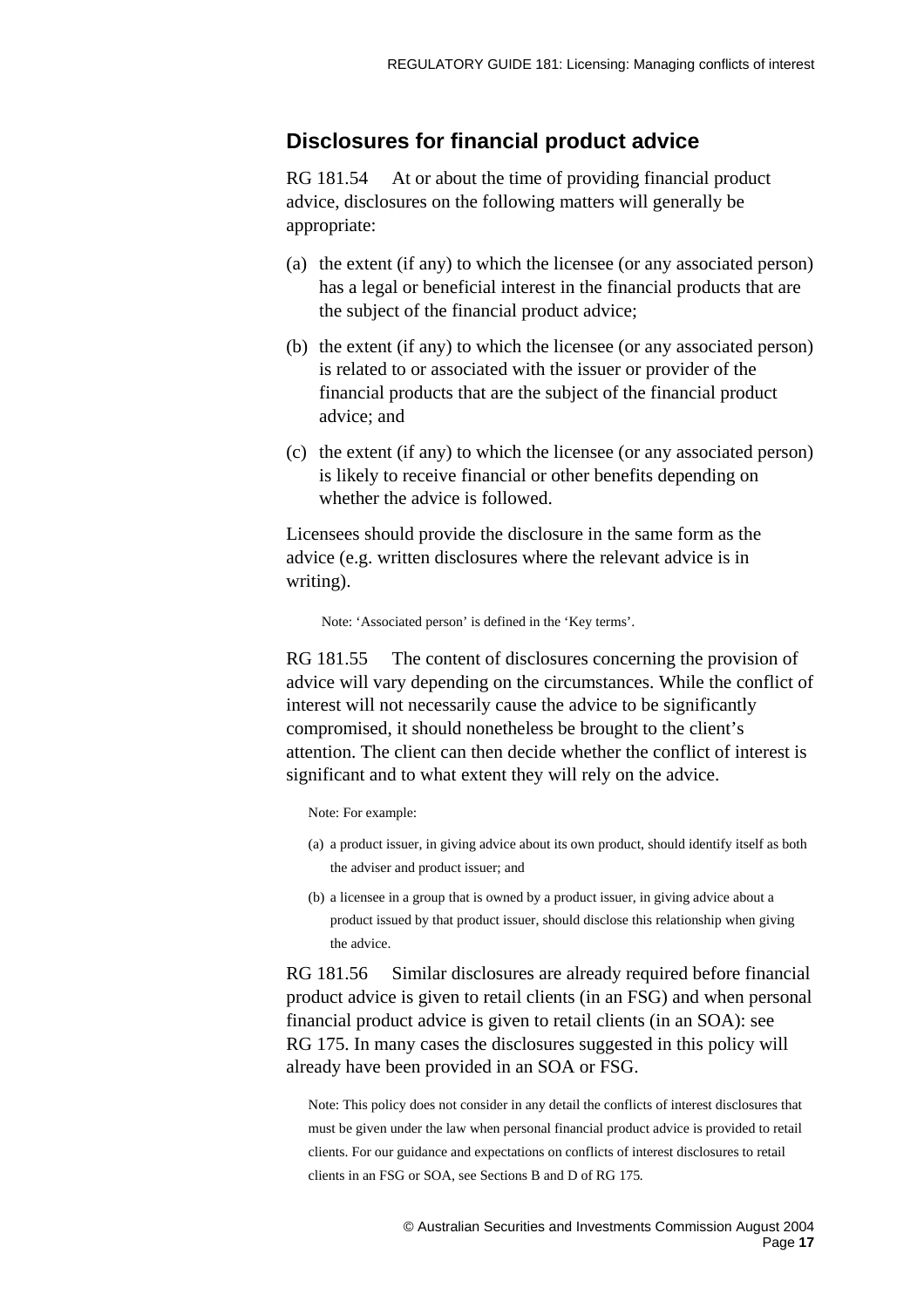#### <span id="page-17-0"></span>**Disclosures for other financial services**

RG 181.57 What conflicts of interest disclosures are needed for other financial services will depend on all of the facts and circumstances, including (among other things) whether the client is retail or wholesale. Although RG 181.54 may provide useful guidance, we believe that licensees are in the best position to determine how they disclose conflicts of interest for these services. These disclosures may generally be given in writing or orally.

Note: For example, we would generally expect market makers to disclose their status as a market maker to people with whom they transact.

#### **Retail versus wholesale clients**

RG 181.58 As set out in RG 181.22, the conflicts management obligation applies equally to services provided to retail and wholesale clients. What constitutes appropriate disclosure to a client (whether retail or wholesale) will depend on all of the facts and circumstances. We recognise that, in some cases, the disclosure a licensee needs to give to a wholesale client to comply with the law will be less detailed than is required for a retail client. The following factors should be considered in assessing the disclosure that should be provided to a client:

- (a) the level of financial sophistication of the client;
- (b) the extent to which third persons are likely to rely, directly or indirectly, on the service (e.g. where advice is given to a wholesale client in circumstances where it is likely to be passed on to retail clients);
- (c) how much the client already actually knows about the specific conflict; and
- (d) the complexity of the service.

Note: This is not an exhaustive list of all relevant matters. What is appropriate conflicts of interest disclosure will depend upon the circumstances.

RG 181.59 Licensees should remember that disclosing conflicts not only allows clients to make an informed choice. It also allows the licensee to recognise and record the existence and nature of conflicts within their business, and promotes honesty and fairness in their provision of financial services. A client's circumstances are only one of many factors that ought to be considered when disclosing conflicts.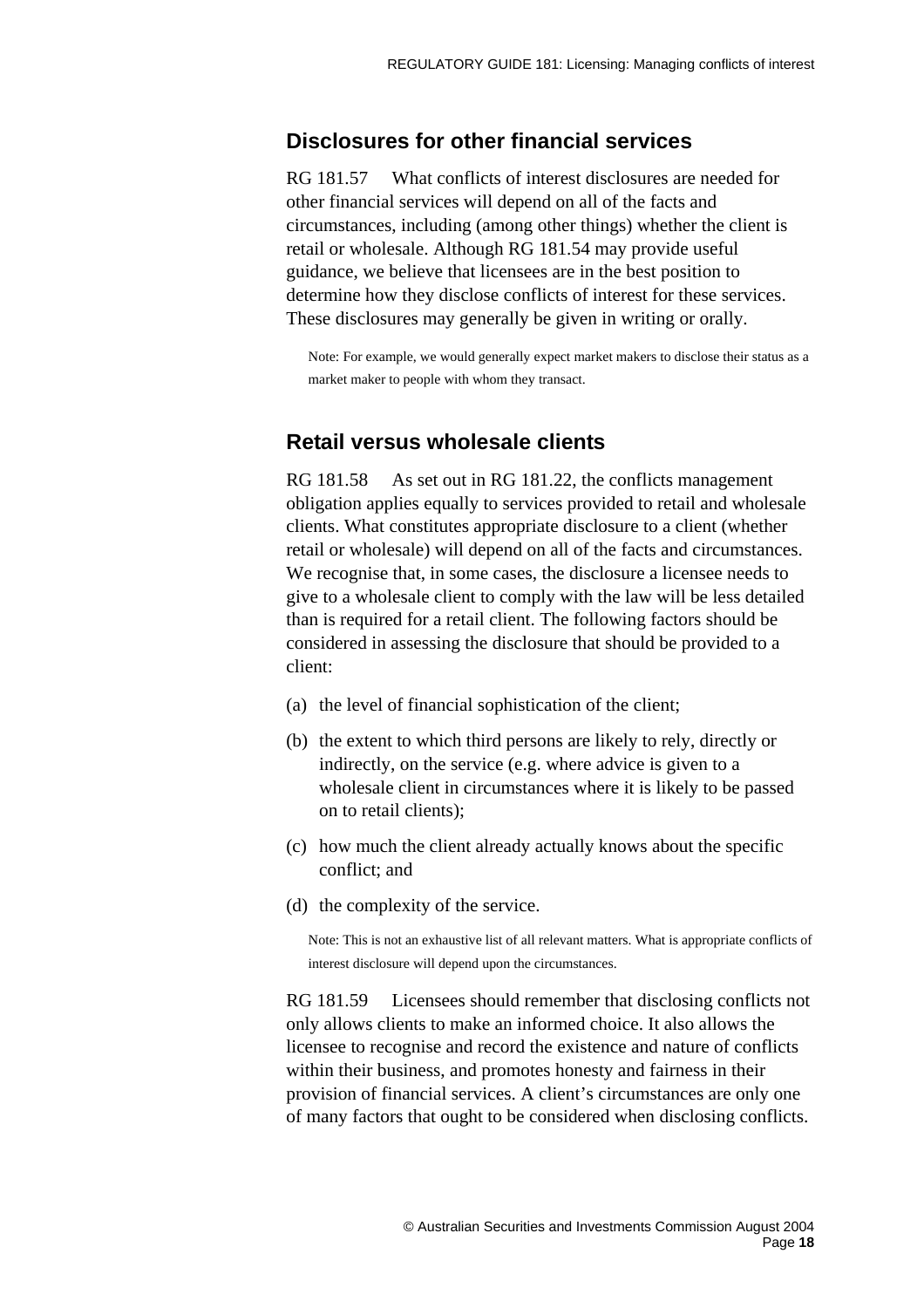## <span id="page-18-0"></span>**Other disclosure issues**

RG 181.60 We recognise there are some situations where disclosing a particular conflict will be inappropriate. There may be situations in which conflicts of interest arise that are confidential, and even amount to 'inside information' under the insider trading provisions: s1042A. In such situations licensees will need to assess whether any disclosures can be given and whether the conflict can be adequately managed through other mechanisms. It may be that the conflict needs to be avoided by, for example, declining to provide the affected service.

Note: An example is a situation in which an adviser is prevented from making adequate conflict of interest disclosure because the information to be disclosed is commercially sensitive or is protected by confidentiality agreements. Such situations are difficult to manage adequately and it may be that the adviser will need to avoid providing the advice altogether.

RG 181.61 Licensees should clearly disclose enough detail to allow clients to make informed decisions about how the conflict may affect the service being provided to them. Excessive disclosure is likely to confuse clients and reduce the effectiveness of the disclosure. Detailed and exhaustive disclosure about conflicts of interest should not be used to obscure conflicts. Generally, we expect disclosure by licensees to focus on material conflicts.

RG 181.62 Robust information barriers may mean the relevant group of people providing a particular service (e.g. an adviser, their colleagues and supervisors) are unaware of some of the matters in RG 181.54: see RG 181.36. Where the relevant people do not have actual or constructive knowledge about a given matter owing to the operation of effective information barriers, the conflicts management obligation will not necessarily require them to make disclosures about the matter. Whether any particular matter does not need to be disclosed will depend on the facts and circumstances.

RG 181.63 Documentation and record keeping is dealt with in Section B: see RG 181.44–RG 181.48.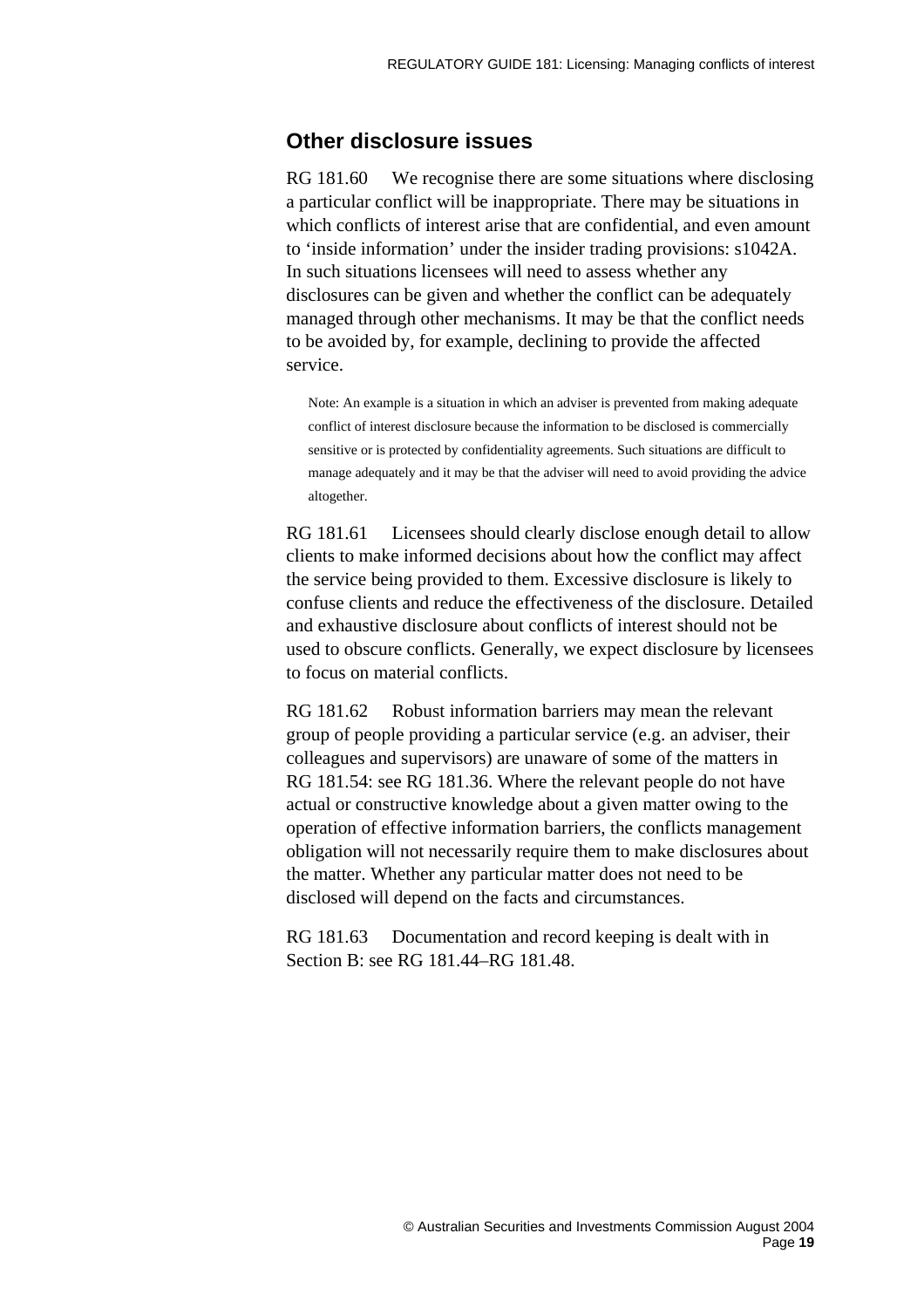# <span id="page-19-0"></span>**Schedule: Issues for licensees to consider**

RG 181.64 We encourage licensees to consider this list of issues in managing conflicts of interest. It is not suggested that all the issues are relevant to every particular licensee, or that they are exhaustive. Licensees should determine which issues are relevant to their business. These are the types of issues that we will consider in assessing Australian financial services (AFS) licence applications and when carrying out surveillance. We will review this list in light of our experience in administering the Corporations Act.

| <b>Mechanism</b>                                | <b>Issues to consider</b>                                                                                                                                                                                  |
|-------------------------------------------------|------------------------------------------------------------------------------------------------------------------------------------------------------------------------------------------------------------|
| <b>Controlling</b><br>and avoiding<br>conflicts | What are your procedures for identifying conflicts of interest?<br>$\bullet$                                                                                                                               |
|                                                 | What are your procedures for assessing and evaluating conflicts of interest?<br>$\bullet$                                                                                                                  |
|                                                 | How do your conflicts management arrangements enable you to decide how<br>$\bullet$<br>to respond to or deal with particular conflicts?                                                                    |
|                                                 | Do you have a written conflicts management policy?                                                                                                                                                         |
|                                                 | When were your conflicts management arrangements last reviewed<br>internally or by a third party (e.g. an auditor)?                                                                                        |
|                                                 | When were your conflicts management arrangements last updated?                                                                                                                                             |
|                                                 | What structural arrangements do you have in place to manage conflicts of<br>interest?                                                                                                                      |
|                                                 | How does your organisation's structure support your management of<br>conflicts of interest?                                                                                                                |
|                                                 | What information barriers do you have within your organisation? How do<br>they help you manage conflicts of interest?                                                                                      |
|                                                 | How do your conflicts management arrangements ensure that conflicts do<br>not affect your compliance with your licensee obligations under s912A?<br>How do you test their effectiveness in achieving this? |
|                                                 | How do your conflicts management arrangements ensure that your clients<br>$\bullet$<br>are not treated unfairly? How do you test their effectiveness in achieving<br>this?                                 |
|                                                 | How do your conflicts management arrangements ensure that any personal<br>advice you give is appropriate? How do you test their effectiveness in<br>achieving this?                                        |
|                                                 | How were your conflicts management arrangements formulated and<br>approved? Were they approved by your owners, board or governing body<br>(or a delegated body)?                                           |
|                                                 | How are your conflicts management arrangements communicated to staff<br>and other stakeholders (e.g. clients, customers and the public)?                                                                   |

#### **Table 1 Issues to consider in complying with the conflicts management obligations**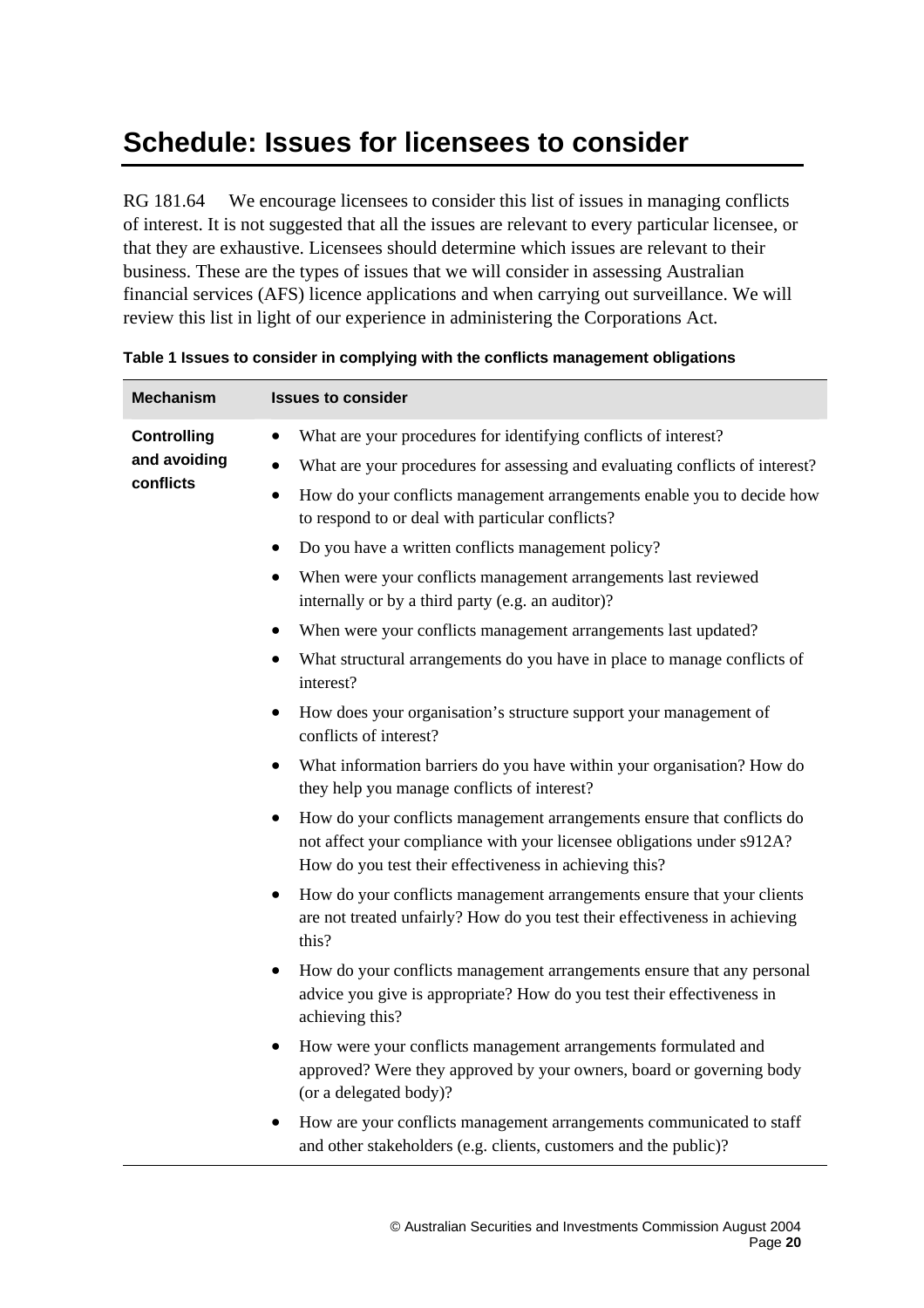| <b>Mechanism</b>                                        | <b>Issues to consider</b>                                                                                                                                                                                                                                                                               |
|---------------------------------------------------------|---------------------------------------------------------------------------------------------------------------------------------------------------------------------------------------------------------------------------------------------------------------------------------------------------------|
| <b>Controlling</b><br>and avoiding<br>conflicts (cont.) | Are nominated persons responsible for the implementation, reviewing and<br>updating of your conflicts management arrangements? Who do they report<br>$\mathfrak{to}?$                                                                                                                                   |
|                                                         | What procedures do you have to identify instances of non-compliance with<br>your conflicts management arrangements? How is non-compliance dealt<br>with? How is non-compliance recorded and reported to your governing<br>body?<br>What impact do your remuneration and benefits practices have on your |
|                                                         | management of conflicts?                                                                                                                                                                                                                                                                                |
|                                                         | How do you ensure your remuneration and benefits practices do not result<br>in the integrity and quality of the services you provide being significantly<br>compromised?                                                                                                                                |
|                                                         | How do your dealing or trading practices affect your management of<br>conflicts?                                                                                                                                                                                                                        |
|                                                         | How do you assess the impact of conflicts of interest on the quality of the<br>services you provide? What processes do you have (if any) to ensure that<br>the quality of your services is not significantly compromised by the<br>presence of conflicts of interest?                                   |
|                                                         | What are your procedures for assessing the seriousness of a conflict of<br>interest?                                                                                                                                                                                                                    |
|                                                         | How do you ensure that more serious conflicts are referred to your owners<br>or managers?                                                                                                                                                                                                               |
|                                                         | In what circumstances do you avoid conflicts of interest (as opposed to<br>dealing with them through disclosure or internal controls)? How are these<br>decisions made and recorded?                                                                                                                    |
| <b>Disclosing</b><br>conflicts                          | What are your procedures for disclosing conflicts of interest to affected<br>clients?                                                                                                                                                                                                                   |
|                                                         | How do your conflicts management arrangements ensure that your clients<br>٠<br>receive adequate and specific disclosure about conflicts?                                                                                                                                                                |
|                                                         | How do you ensure these procedures are followed consistently and at all<br>times?                                                                                                                                                                                                                       |
|                                                         | What disclosures do you give for general financial product advice?                                                                                                                                                                                                                                      |
|                                                         | What disclosures do you give for other financial services?                                                                                                                                                                                                                                              |
|                                                         | Do your disclosures vary between wholesale and retail clients? How?<br>٠                                                                                                                                                                                                                                |
|                                                         | How do you deal with conflicts of a confidential nature (i.e. those where<br>disclosure may not always be an available remedy)?                                                                                                                                                                         |
|                                                         | How do you ensure that disclosures of conflicts are timely, prominent,<br>specific and meaningful?                                                                                                                                                                                                      |
|                                                         | What disclosures do you give for personal financial product advice?                                                                                                                                                                                                                                     |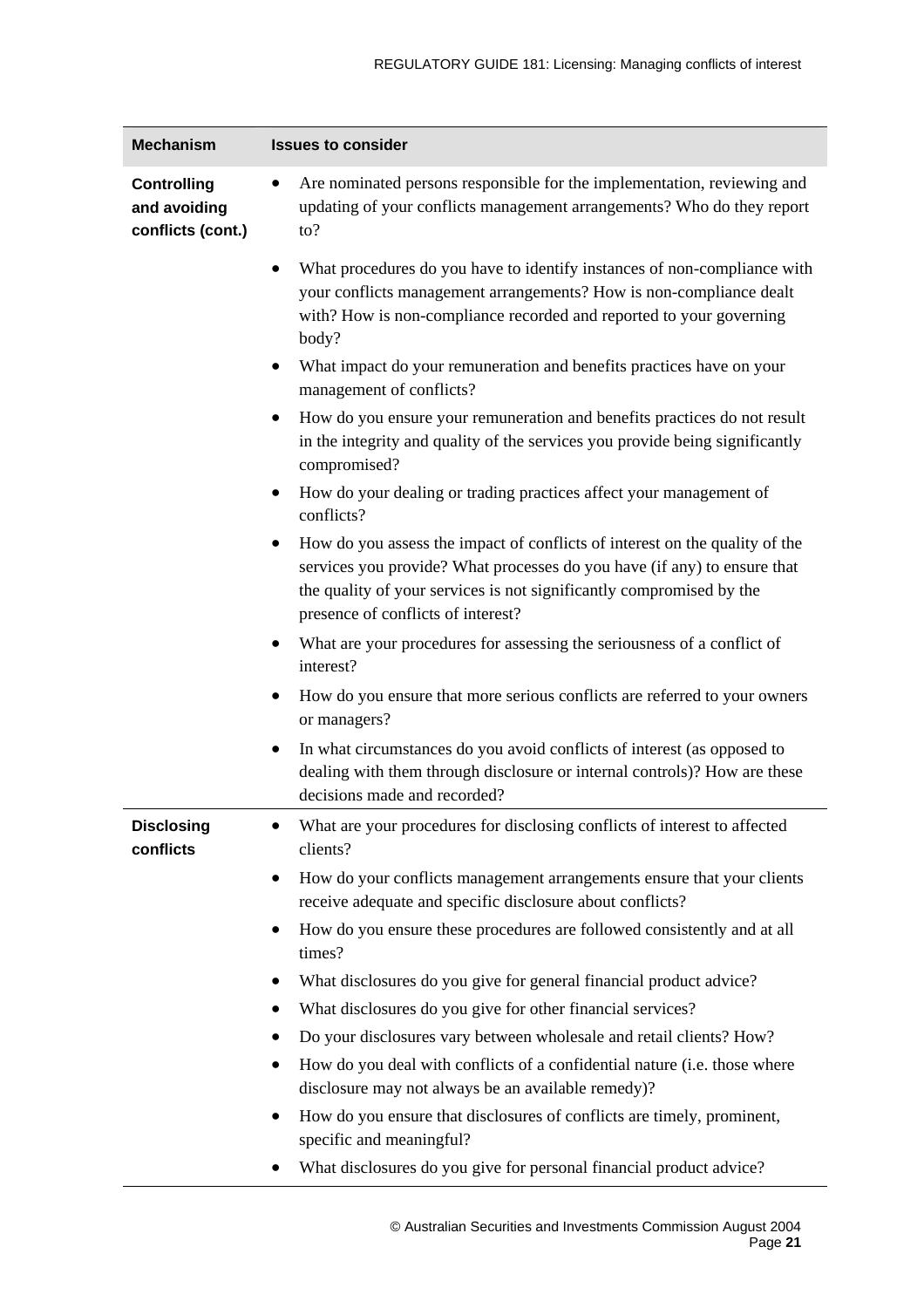# <span id="page-21-0"></span>**Key terms**

RG 181.65 In this guide, unless a contrary intention appears, terms have the following meaning.

**ASIC** The Australian Securities and Investments Commission.

**ASIC Act** The *Australian Securities and Investments Commission Act* 2001.

**associated person** An associate (within the meaning of Div 2 of Pt 1.2 of the Corporations Act) of the relevant person.

**CLERP 9 Act** The *Corporate Law Economic Reform Program (Audit Reform and Corporate Disclosure) Act 2004*.

**conflicts of interest** See the definition in RG 181.15 in Section A.

**conflicts management obligation** Section 912A(1)(aa), as set out in Schedule 10 of the CLERP 9 Act.

**Corporations Act** The *Corporations Act 2001*, including regulations made for the purposes of that Act.

**financial product** A facility through which, or through the acquisition of which, a person does one or more of the following:

- (a) makes a financial investment (see s763B);
- (b) manages financial risk (see s763C); and/or
- (c) makes non-cash payments (see s763D).

Note: This is a definition contained in s763A.

**financial product advice** A recommendation, a statement of opinion or an interpretation of information, or a report of any of those things, that:

- (a) is intended to influence a person or people in making a decision about a particular financial product or class of financial products, or an interest in a particular financial product or class of financial products; or
- (b) could reasonably be regarded as being intended to have such an influence;

but does not include anything in an exempt document.

Note: This is a definition contained in s766B.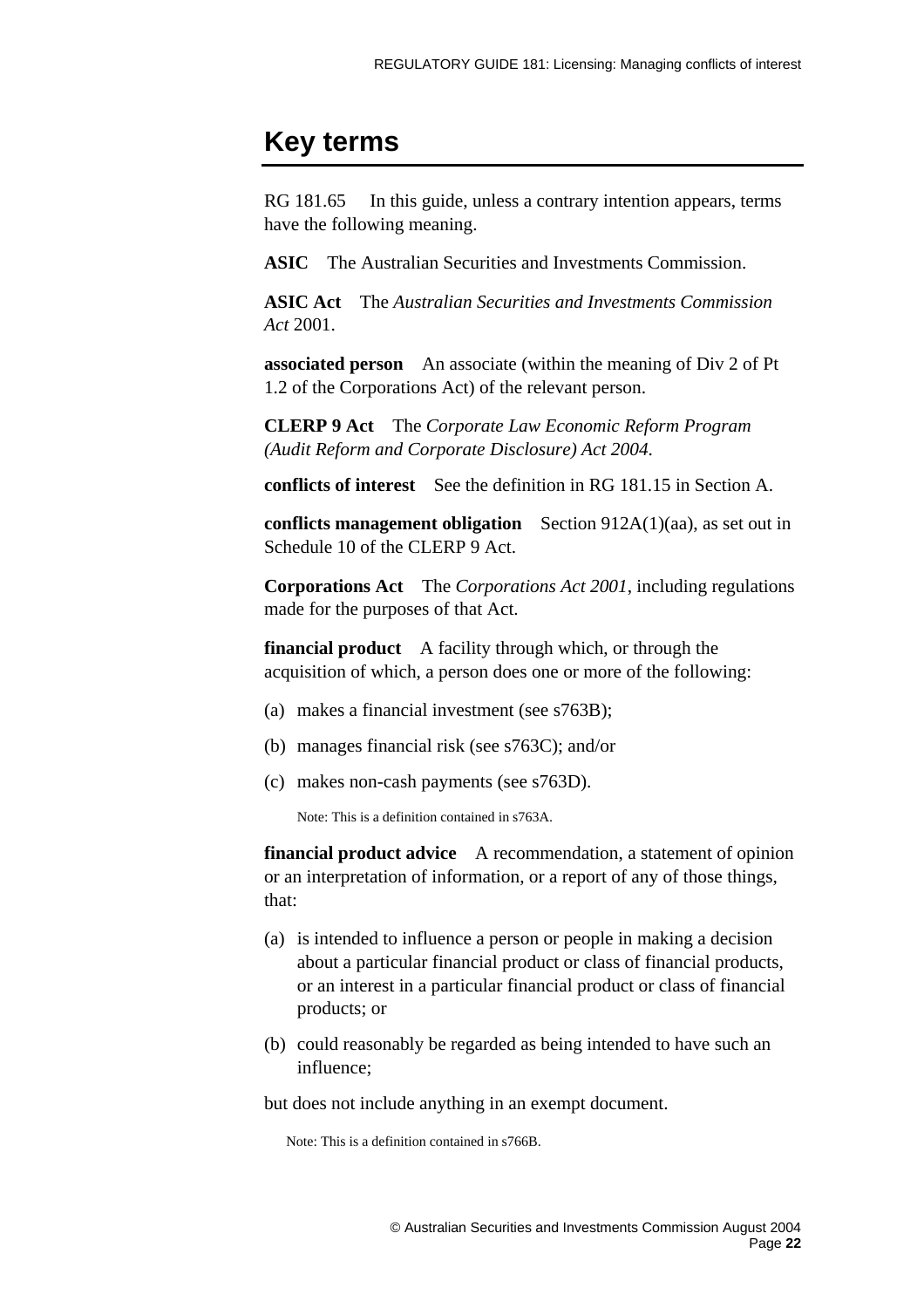**licensee** or **financial services licensee** A person who holds an Australian financial services (AFS) licence.

Note: This is a definition contained in s761A.

**personal advice** Financial product advice that is given or directed to a person (including by electronic means) in circumstances where:

- (a) the provider of the advice has considered one or more of the person's objectives, financial situation and needs; or
- (b) a reasonable person might expect the provider to have considered one or more of those matters.

Note: This is a definition contained in s766B(3)

**RG 136** (for example) A regulatory guide (in this example numbered 136).

**representative** A representative of a financial services licensee means:

- (a) an authorised representative of the licensee;
- (b) an employee or director of the licensee;
- (c) an employee or director of a related body corporate of the licensee; or
- (d) any other person acting on behalf of the licensee.

Note: This is a definition contained in s910A.

**retail client** Has the meaning set out in s761G.

**s782** (for example) A section of the Corporations Act (in this example numbered 782).